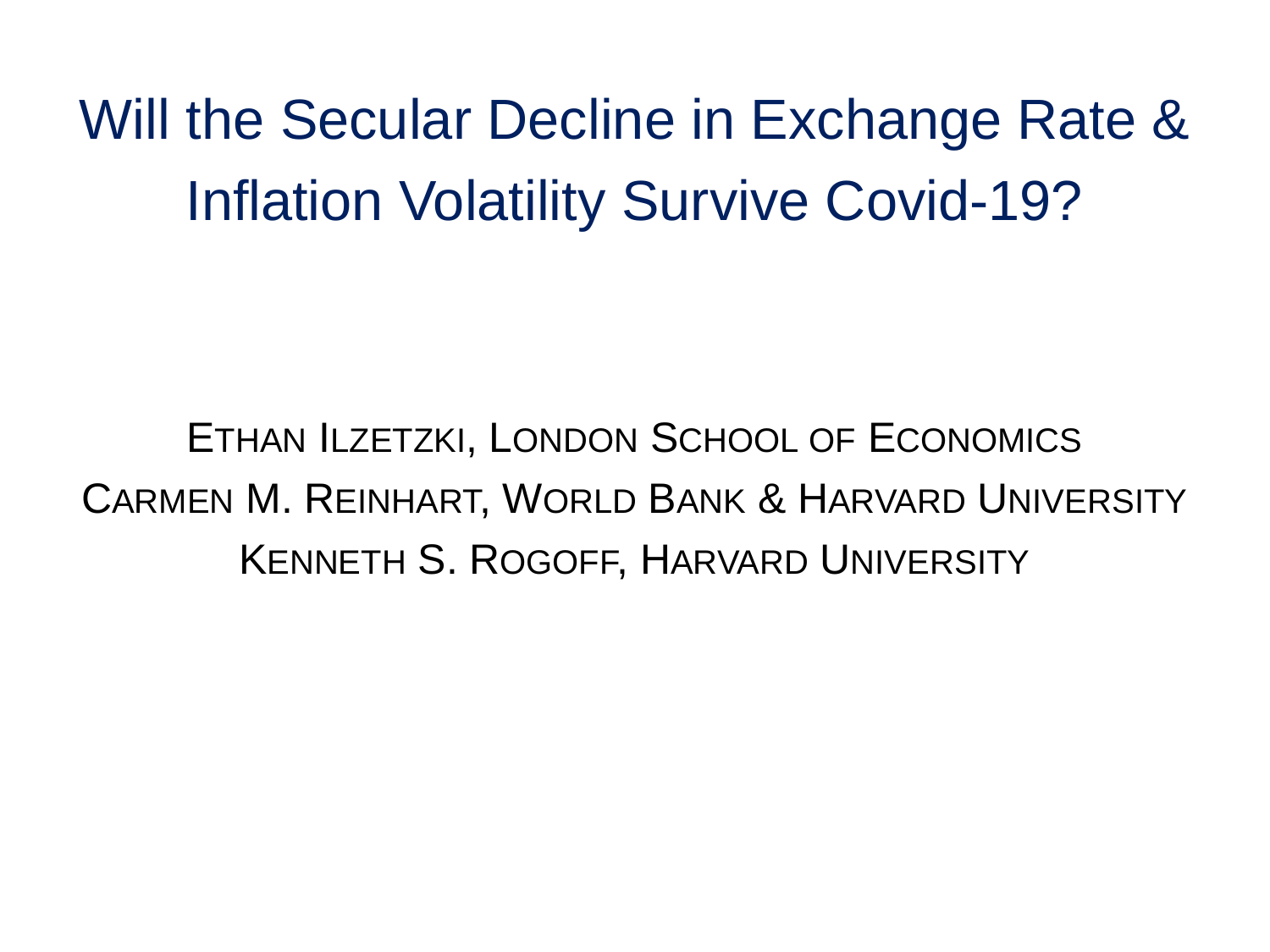#### **Overview**

Secular decline in exchange rate volatility in 21<sup>st</sup> century for core high income countries

> See also Ilzetzki, Reinhart & Rogoff (2019, 2020) Has surprisingly survived Covid-19 so far

What has caused this trend?

How has it survived the gyrations of the real economy and other asset markets?

What might end this trend?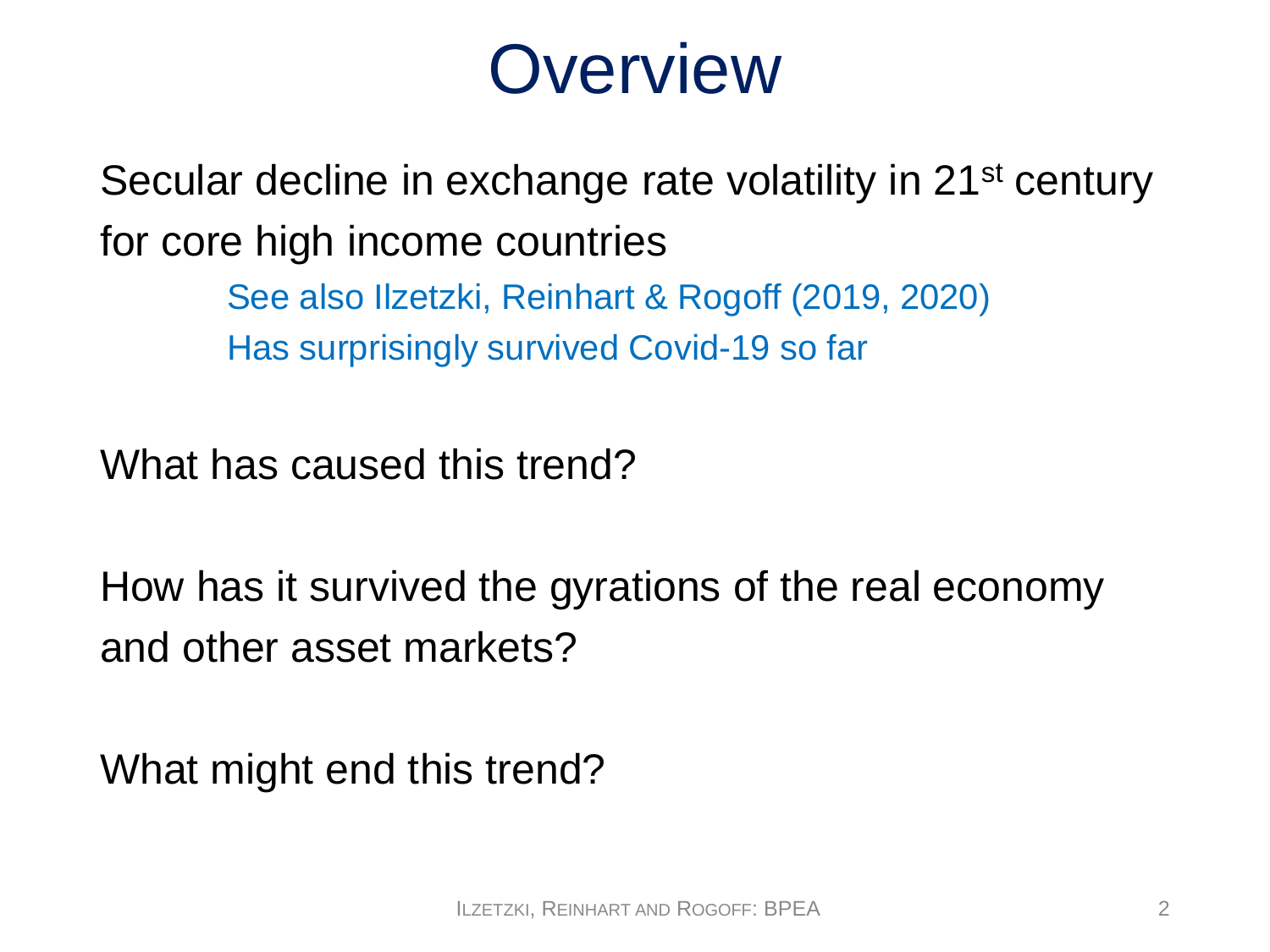## US Dollar-Euro Volatility



Source: IFS and the Authors **Example 20** ILZETZKI, REINHART AND ROGOFF: BPEA **3 [Levels](#page-24-0)** 3 Note: Absolute value of month on month exchange rate change, 4 month moving average. USD-DEM pre-1999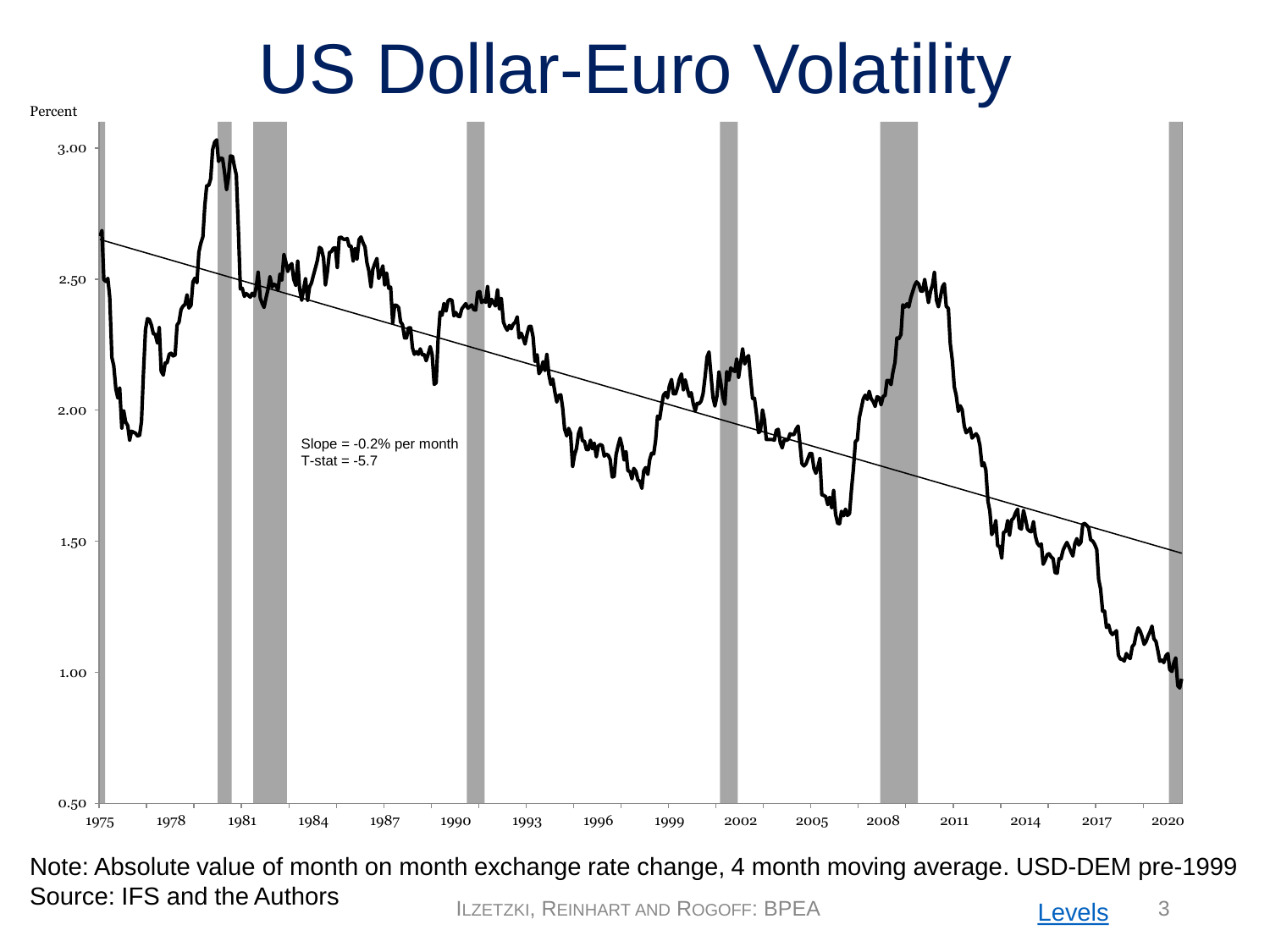## US Dollar-Yen Volatility

<span id="page-3-0"></span>

ILZETZKI, REINHART AND ROGOFF: BPEA 4 Note: Absolute value of month on month exchange rate change, 4 month moving average. Source: IFS and the authors

[Levels](#page-24-0)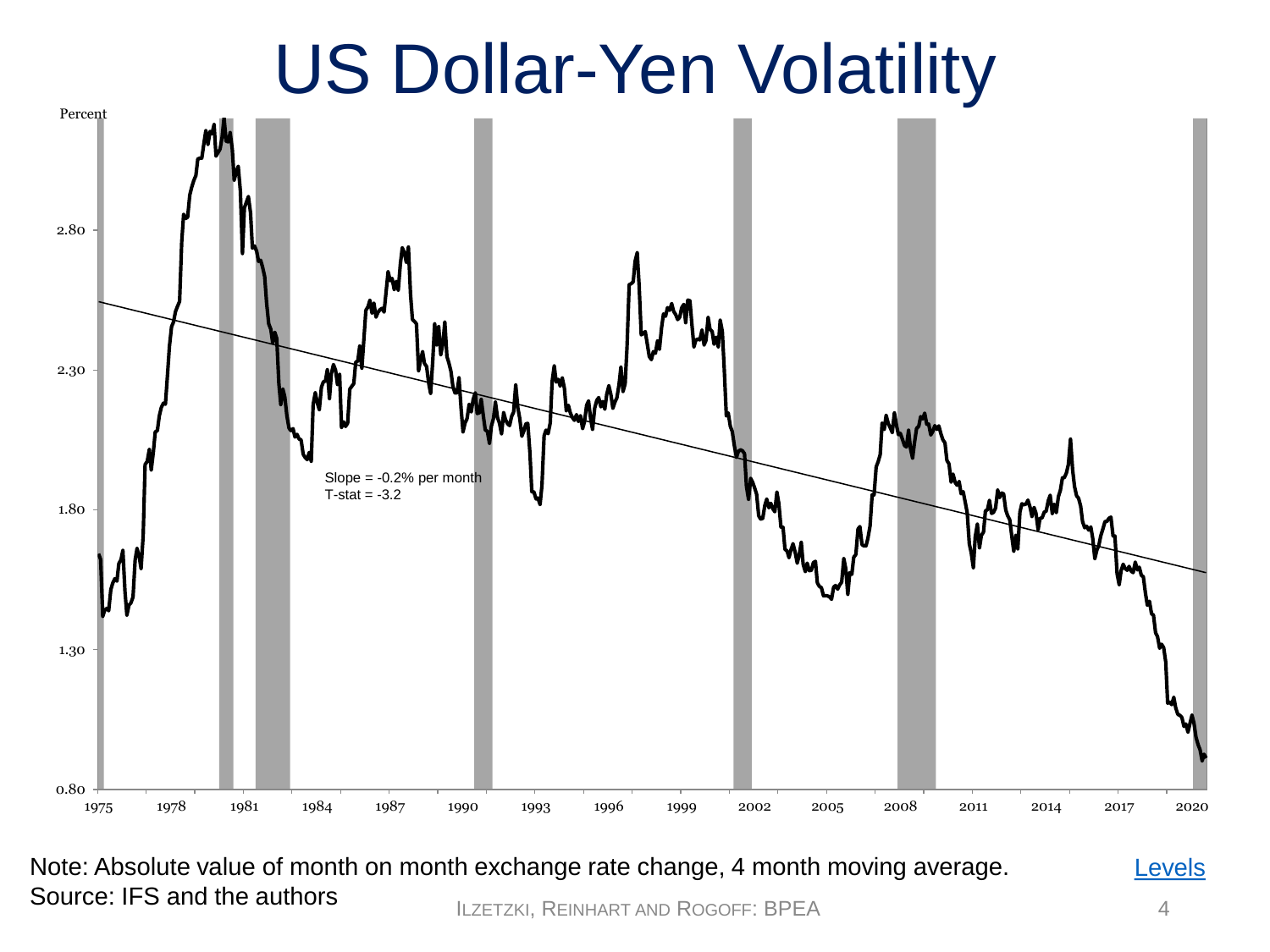## EUR Volatility Relative to…

<span id="page-4-0"></span>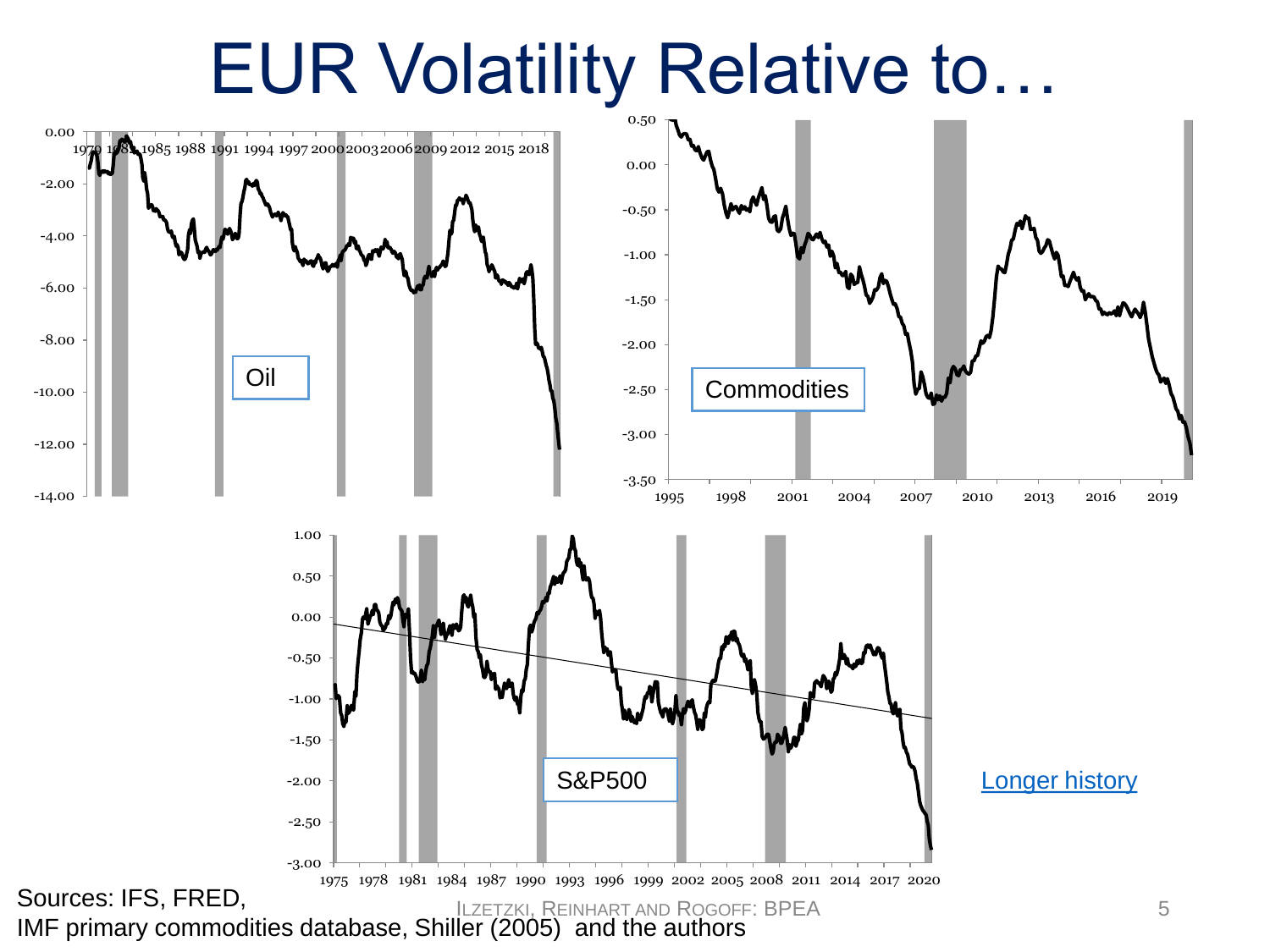<span id="page-5-0"></span>

ILZETZKI, REINHART AND ROGOFF: BPEA

[Other currencies](#page-26-0) <sup>6</sup>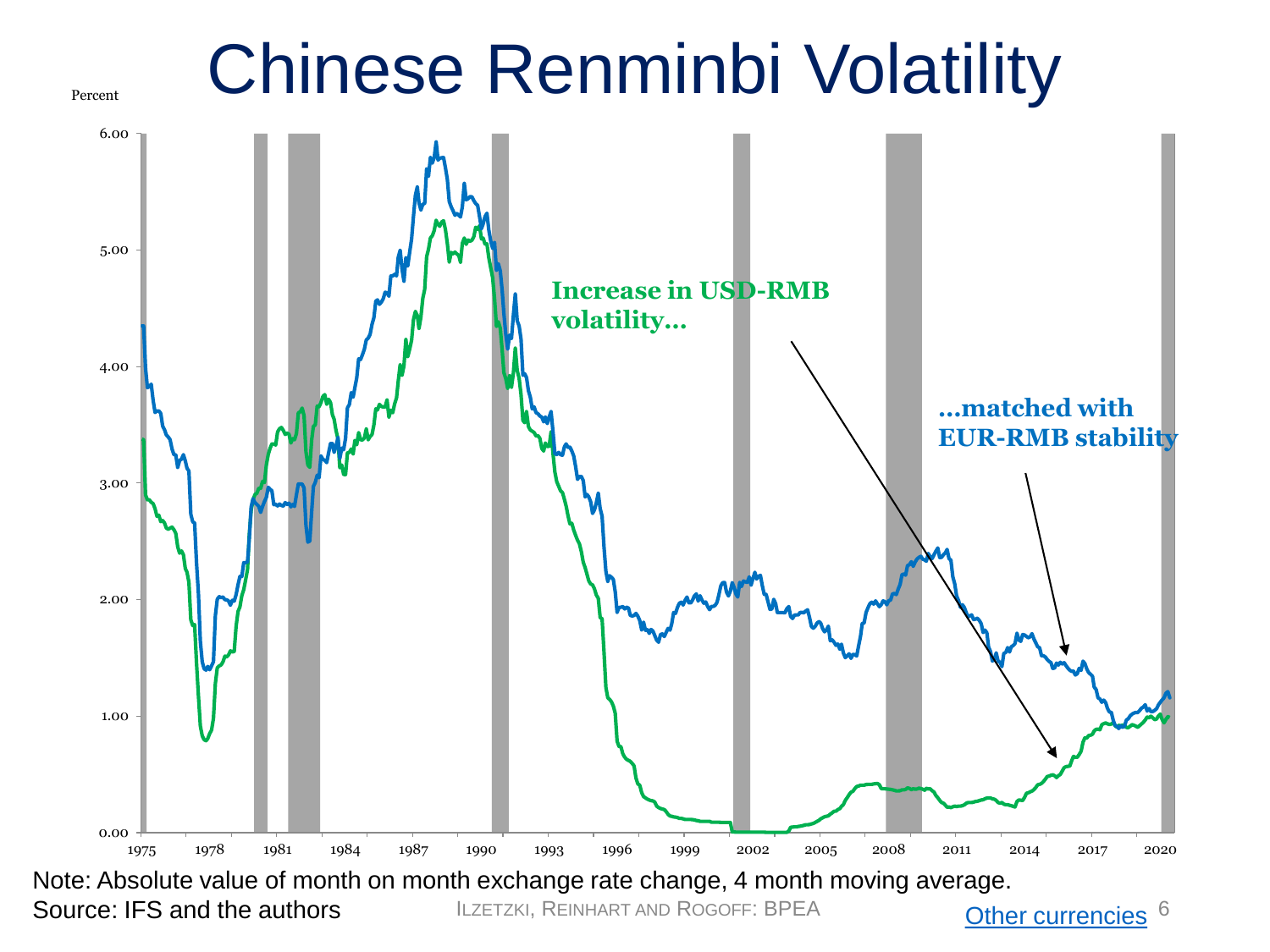## The Technical Details

Downward trend is statistically significant

#### Breakpoint: trend of exchange rate volatility in Aug 2014

 $\rightarrow$  For USD vs. GDP weighted EUR/JPY

 $\rightarrow$  Bai Perron (1998), sequential T vs. T+1 test

 $\rightarrow$  USD-EUR breakpoint dated in Dec 2014

 $\rightarrow$  JPY-EUR breakpoint dated in Dec 2012

#### Additional breakpoint in August 2008

→ Volatility *increase* due to financial crisis

#### USD-RMB additional breakpoints in 2005, 2015 → Volatility *increases* due to loosening peg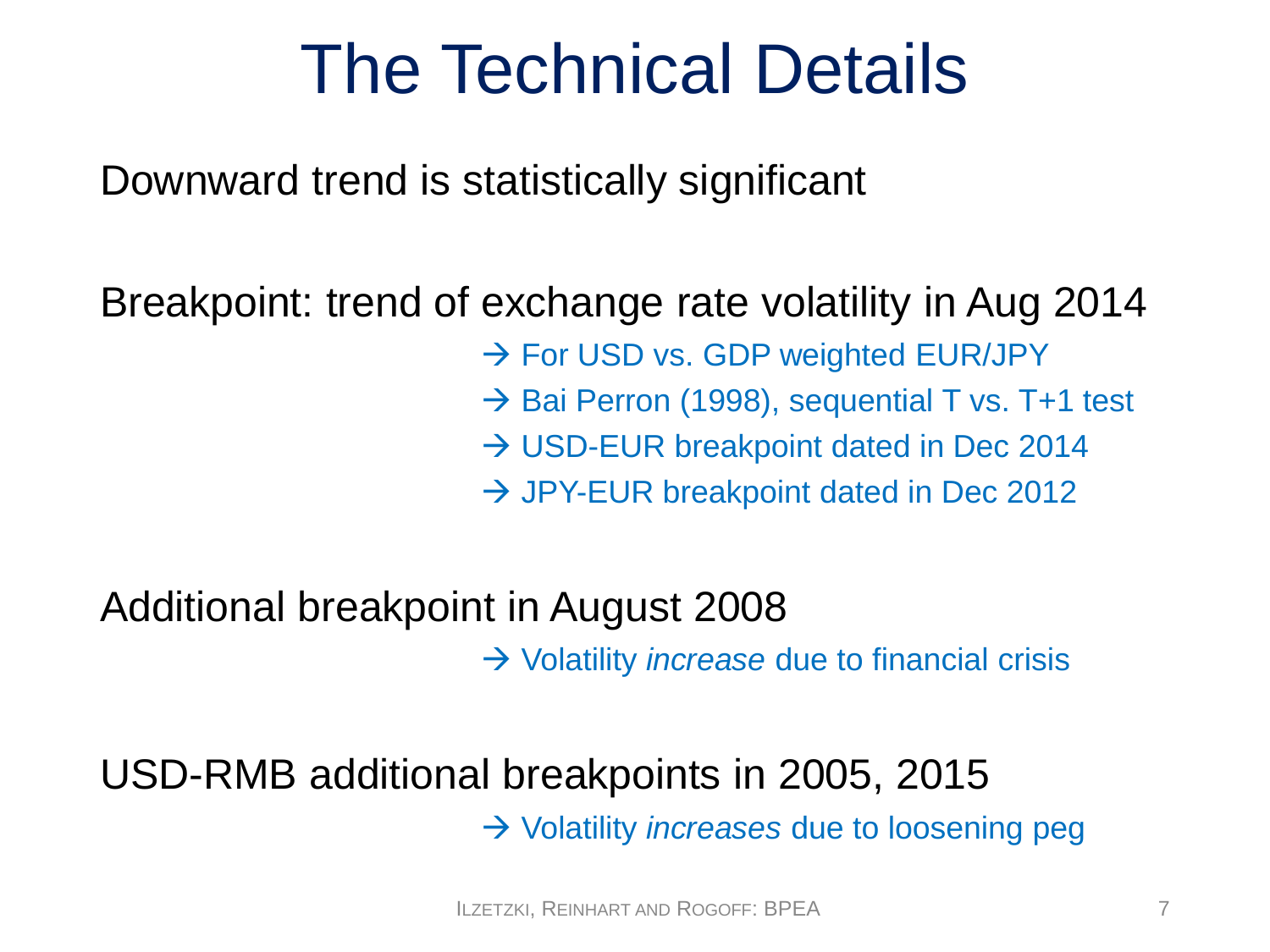## Panel Regression: G4 Currency Pairs

|                                    | (1)            | (2)            | (3)            | (4)            | (5)            | (6)            |
|------------------------------------|----------------|----------------|----------------|----------------|----------------|----------------|
| Trend                              | $-.03***$      | $-.02***$      | $-.01$         | $-.02***$      |                |                |
| Trend after Aug 2014               |                | $-12***$       | $-17***$       | $-14***$       | $-15***$       | $-15***$       |
| Abs( $\Delta\%$ S&P500)            |                |                | $.07***$       | $.05***$       | $.05***$       | $.05***$       |
| Abs( $\Delta\%$ Oil Price)         |                |                | $.02***$       | $.01***$       | $.01***$       | $.01***$       |
| <b>Global Financial Crisis</b>     |                |                |                | $.74***$       | $.74***$       | $.74***$       |
| <b>Currency-Pair Fixed Effects</b> | N <sub>o</sub> | N <sub>o</sub> | N <sub>o</sub> | N <sub>o</sub> | Yes            | Yes            |
| Currency-Pair specific trends      | N <sub>o</sub> | N <sub>o</sub> | N <sub>o</sub> | N <sub>o</sub> | N <sub>o</sub> | Yes            |
| <b>Including China</b>             | No             | N <sub>o</sub> | N <sub>o</sub> | N <sub>o</sub> | N <sub>o</sub> | N <sub>o</sub> |

Panel OLS regression. Dependent variable is absolute value of week on week change in G3/4 exchange rate pairs. Trend is linear time trend. Trend after August 2014 is interaction between a linear time trend and a dummy for weeks after August 2014. Coefficients on these two variables are multiplied by 100. Constant and a dummy for weeks after August 2014 were included but not reported. Abs(Δ%S&P500) and Abs(Δ%Commodity Prices) are absolute values of weekly percentage growth in S&P500 stock market index and crude West Texas Intermediate (WTI) oil prices.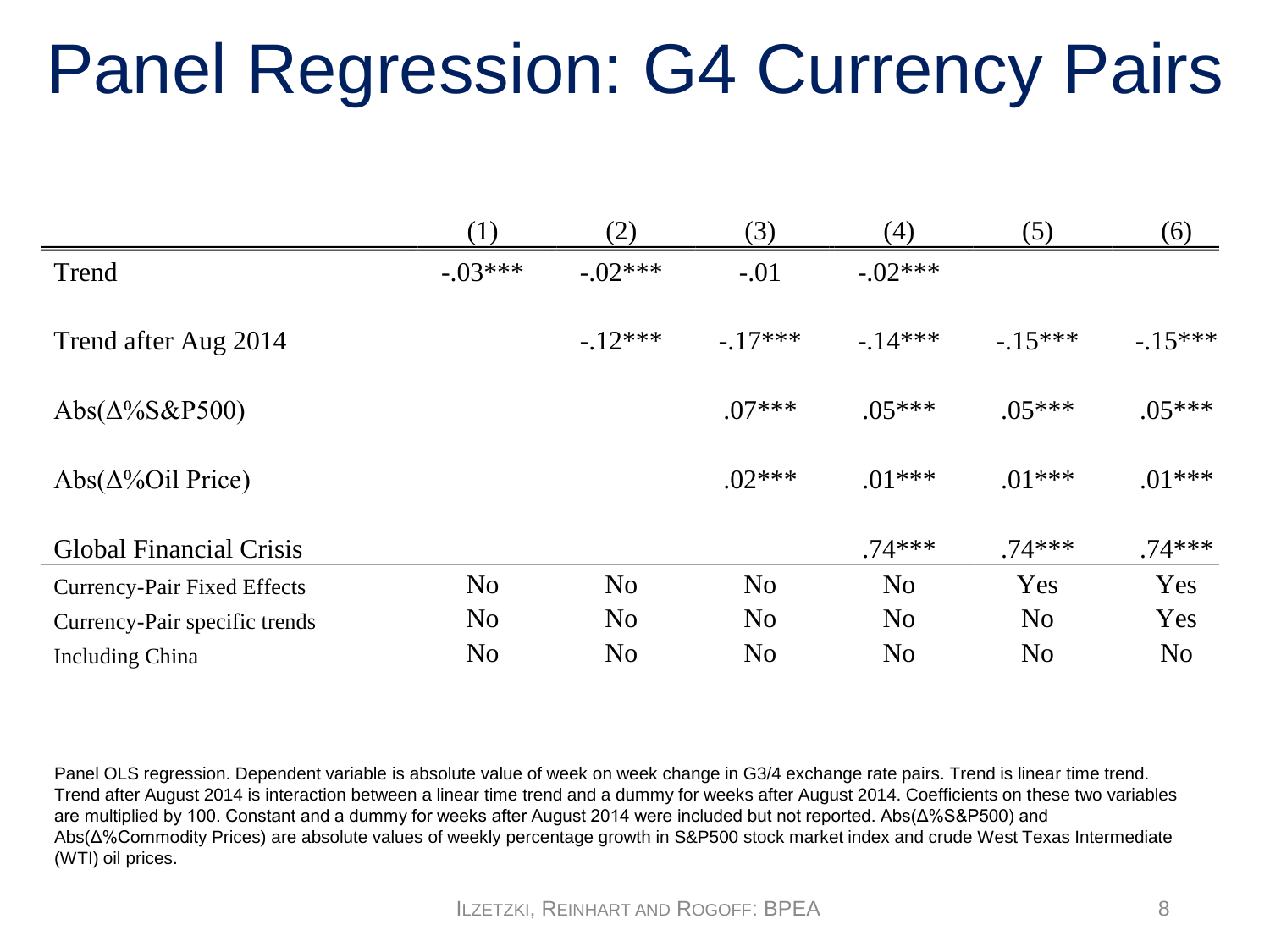## Extended Bretton Woods II

<span id="page-8-0"></span>G3 exchange rate volatility trended down in 21st century  $\rightarrow$  See also Ilzetzki, Reinhart, Rogoff 2019 Further decline since 2014  $\rightarrow$  Previously undocumented Remarkably low during Covid-19  $\rightarrow$  Volatility had increased in past recessions True when including RMB: G4 currencies

[Stability comparable to Bretton Woods I](#page-27-0)

 $\rightarrow$  Already endured longer

 $\rightarrow$  Larger share of world GDP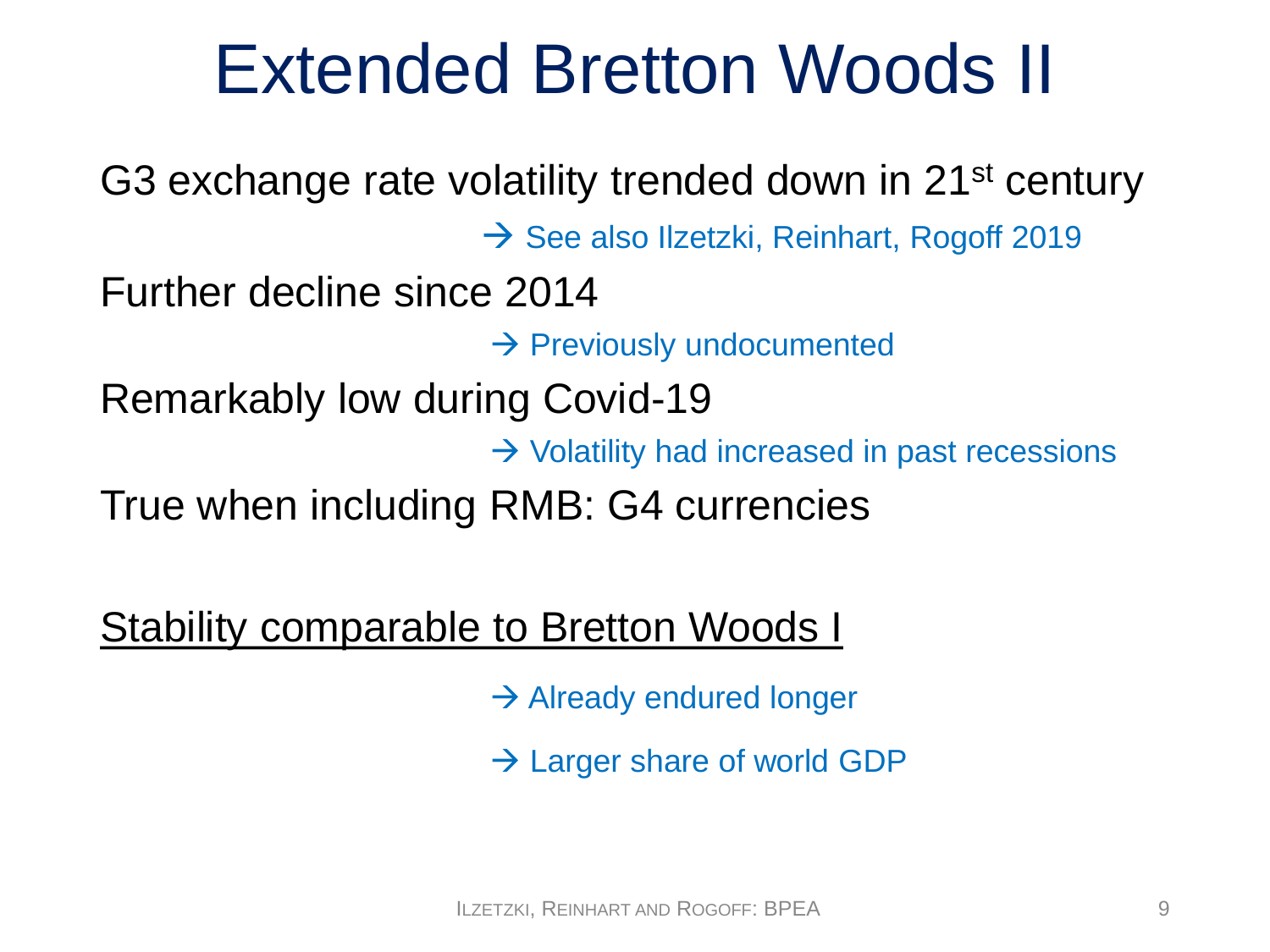#### Why has Exchange Rate Volatility Declined?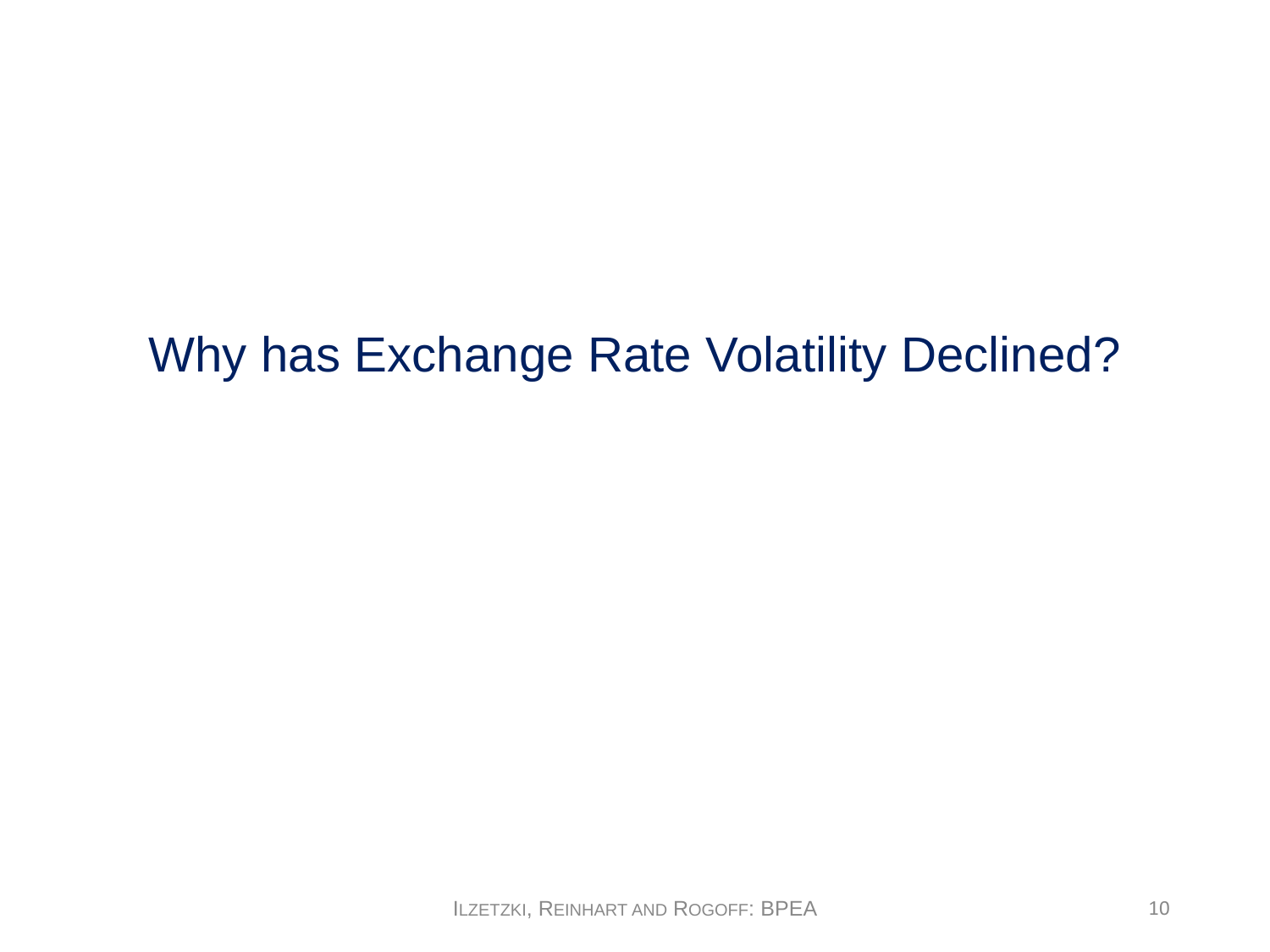# Why Has ER Volatility Declined?

Our main hypothesis

Inflation volatility has declined Short and long term interest rate volatility have declined True also of differentials across countries

Casual Evidence

 $\rightarrow$  Fits the timing ECB goes negative in June 2014 Euro and yen yields hit zero in 2014-2015

 $\rightarrow$  Covid-19: Volatility in everything else went up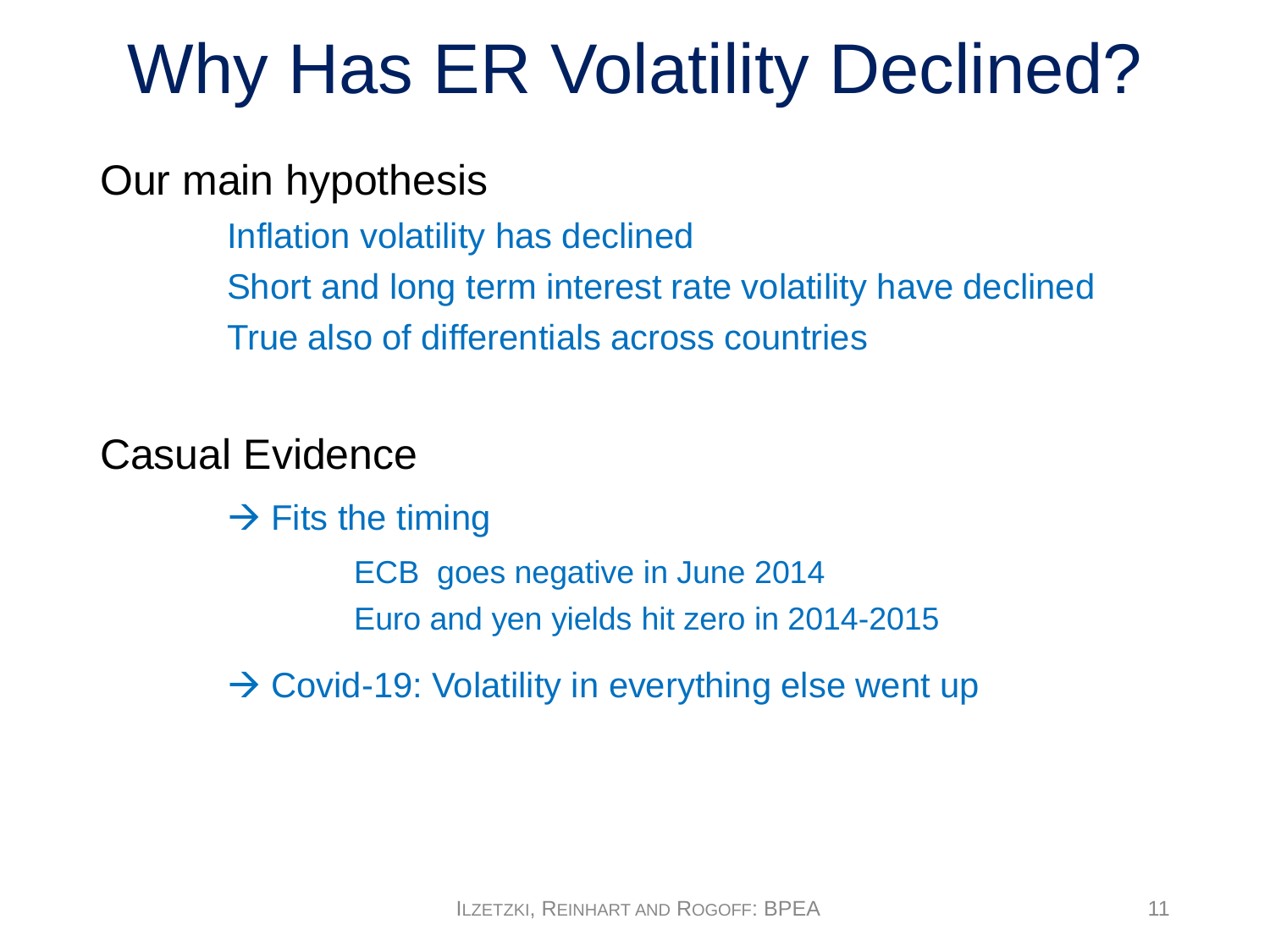## Declining Inflation Differentials

<span id="page-11-0"></span>

Source: IMF WEO and the authors **Low inflation** and deflation

[Emerging Markets](#page-29-0)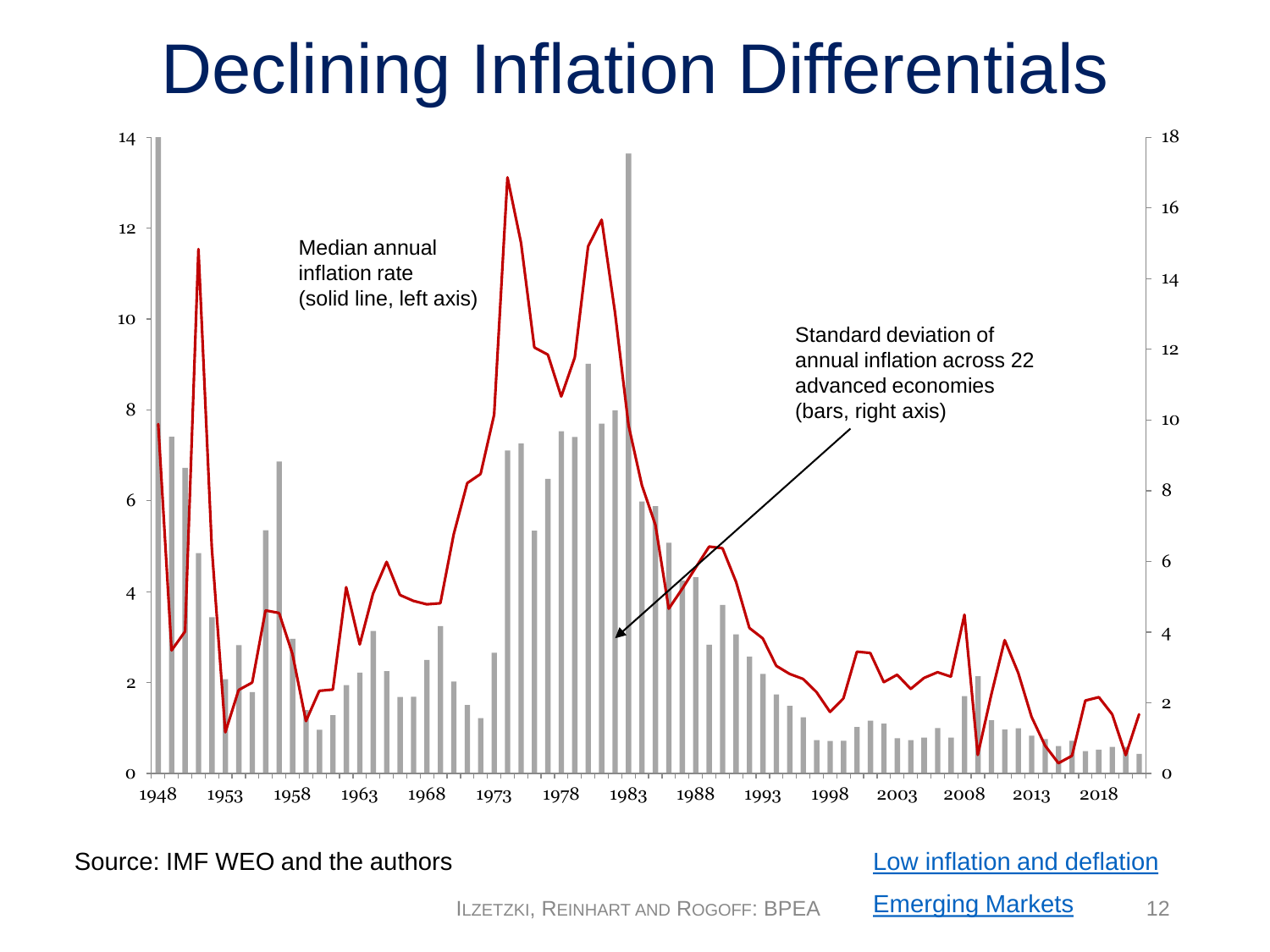#### Declining Interest Rate Differentials: Policy Rates

<span id="page-12-0"></span>2.40



[Longer history](#page-31-0)

100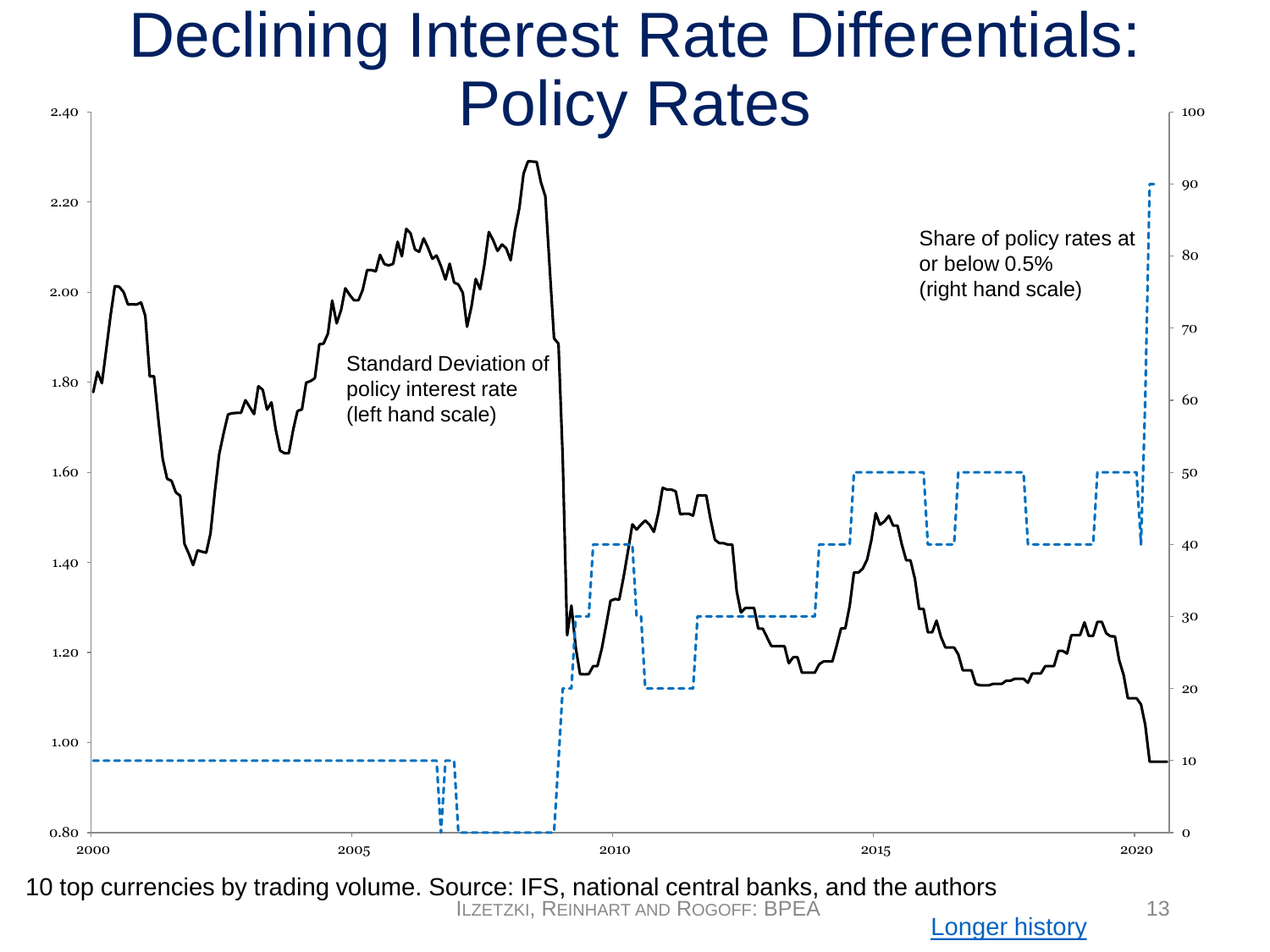#### <span id="page-13-0"></span>Declining Interest Rate Differentials: 10-year Yields

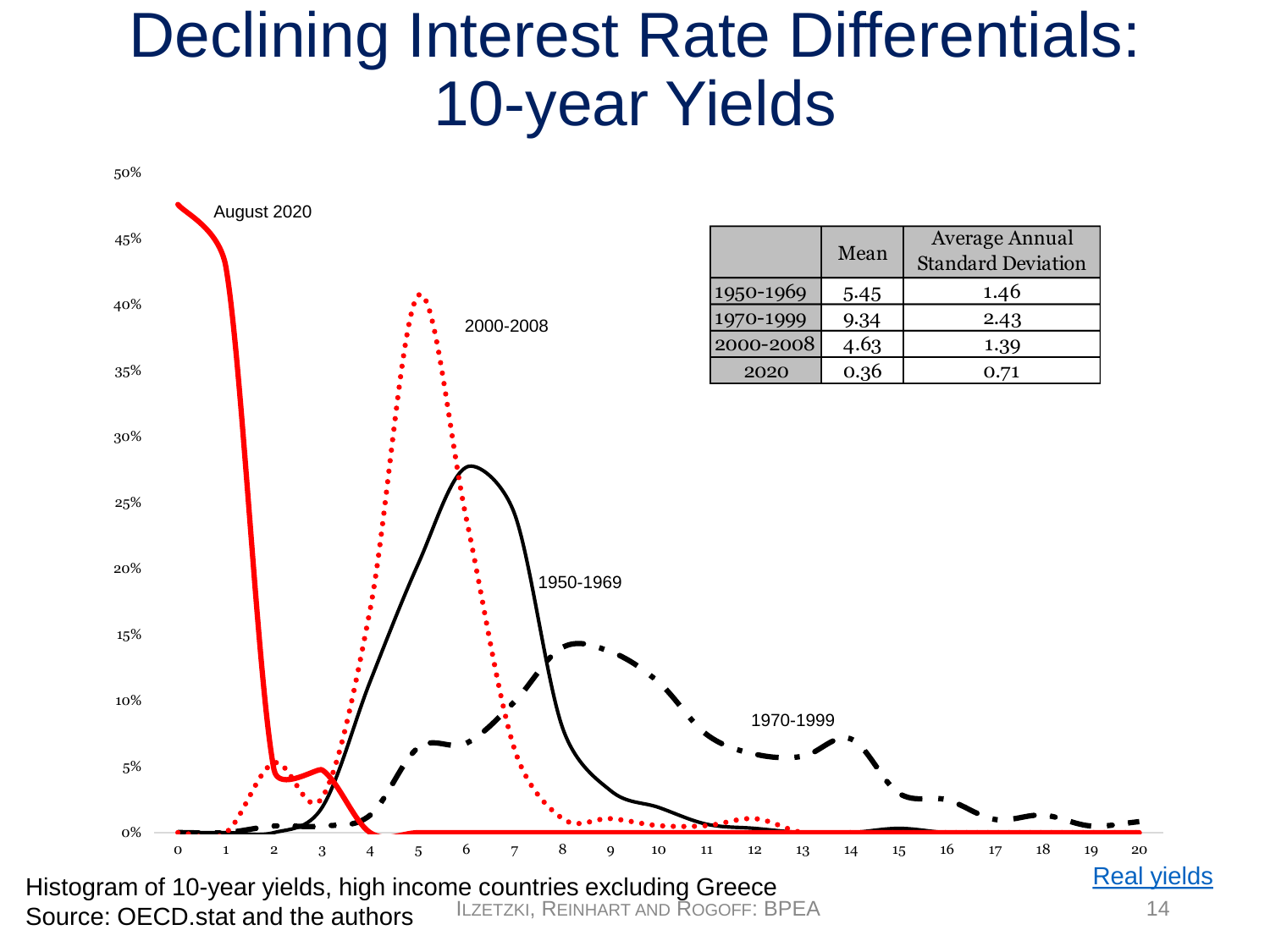## Alternative Hypotheses

Generalized decline in financial risks

The dollar's rise as an anchor currency

Swap lines

The real economy

Fiscal policy

**None seem sufficient to explain timing and extent of volatility decline**

See full argument in paper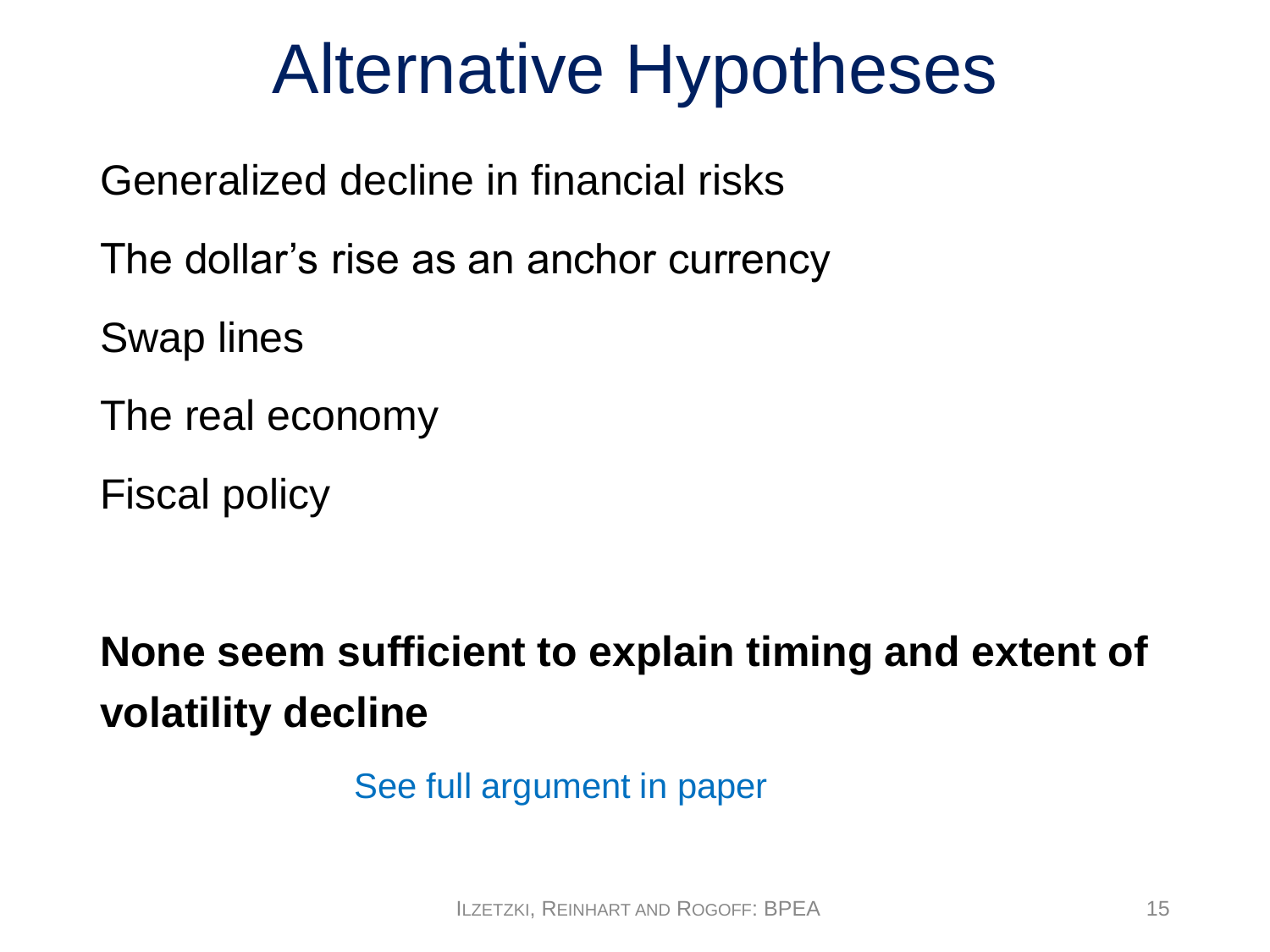## Dornbusch's Revenge

Dornbusch (1976): monetary policy important driver of exchange rate volatility

Hard to verify empirically (e.g. Meese & Rogoff 1983)

Recent exchange rate theories focus on financial risks driving exchange rate volatility

Gabaix & Maggiori (2015), Itshoki & Mukhin (2019)

The Covid-19 "natural experiment":

Enormous financial volatility Little interest rate variability Exchange rate volatility muted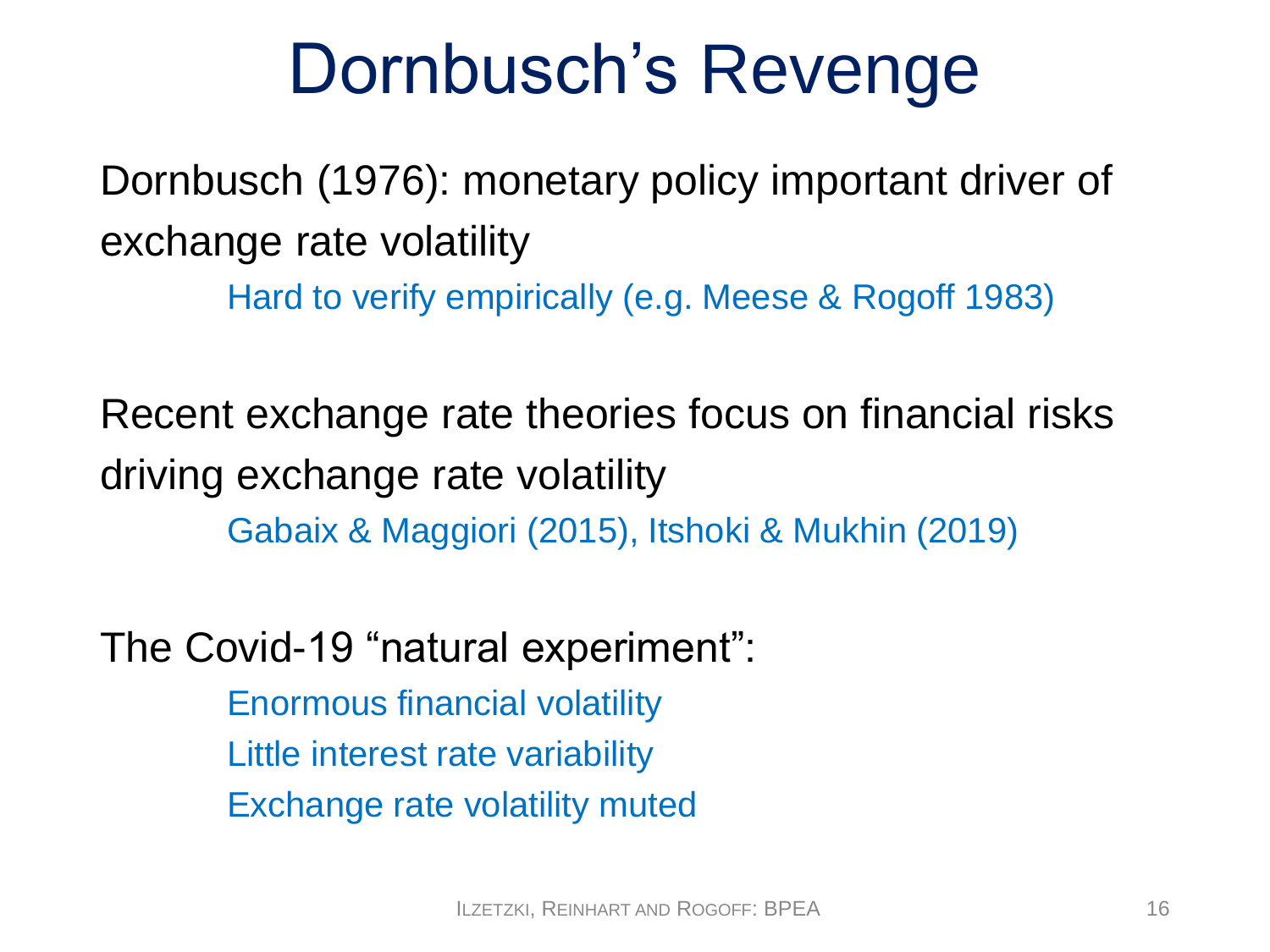#### <span id="page-16-0"></span>Implied Currency and Stock Market Volatility



ILZETZKI, REINHART AND ROGOFF: BPEA 17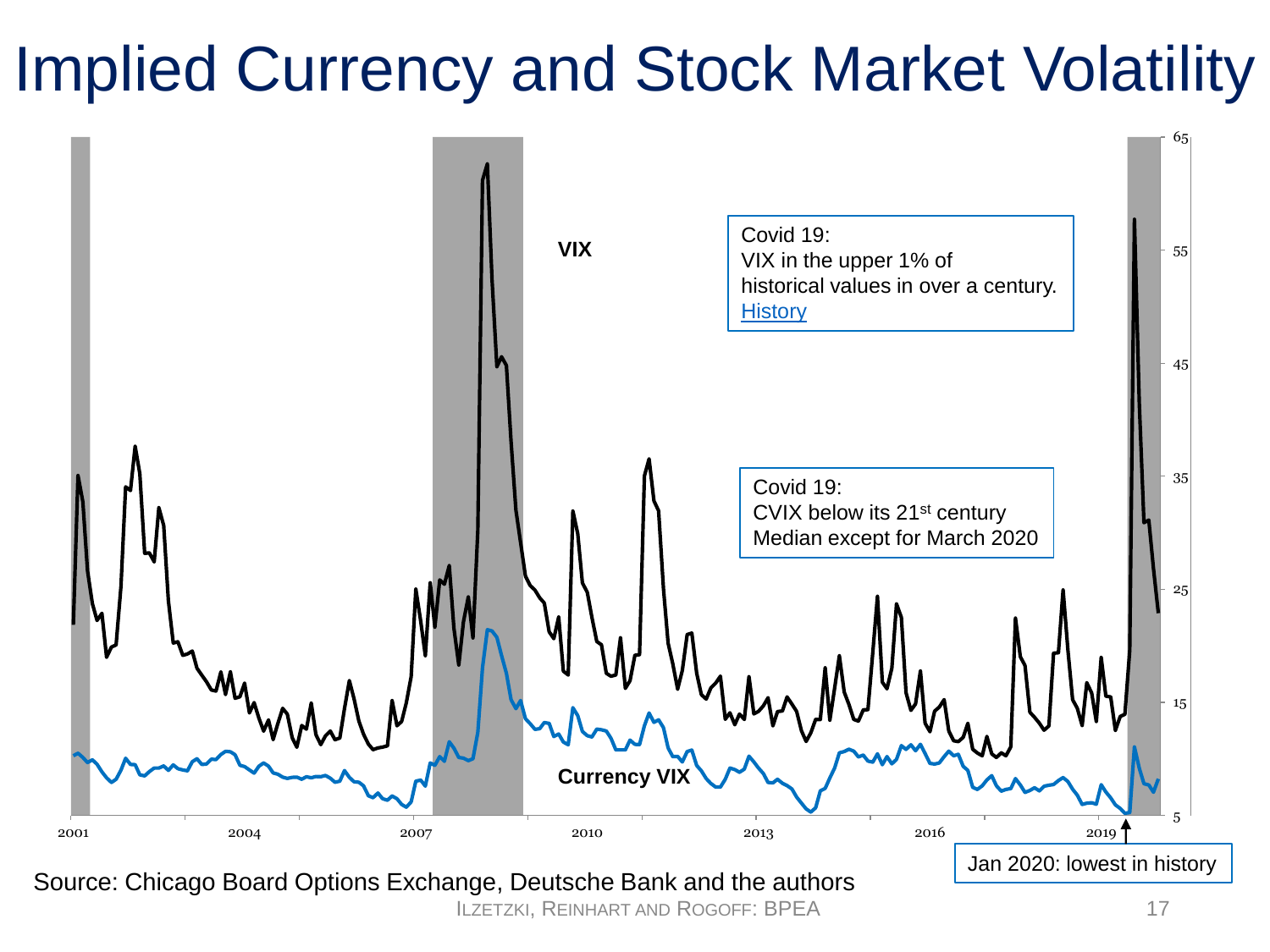#### Risks to Extended Bretton Woods II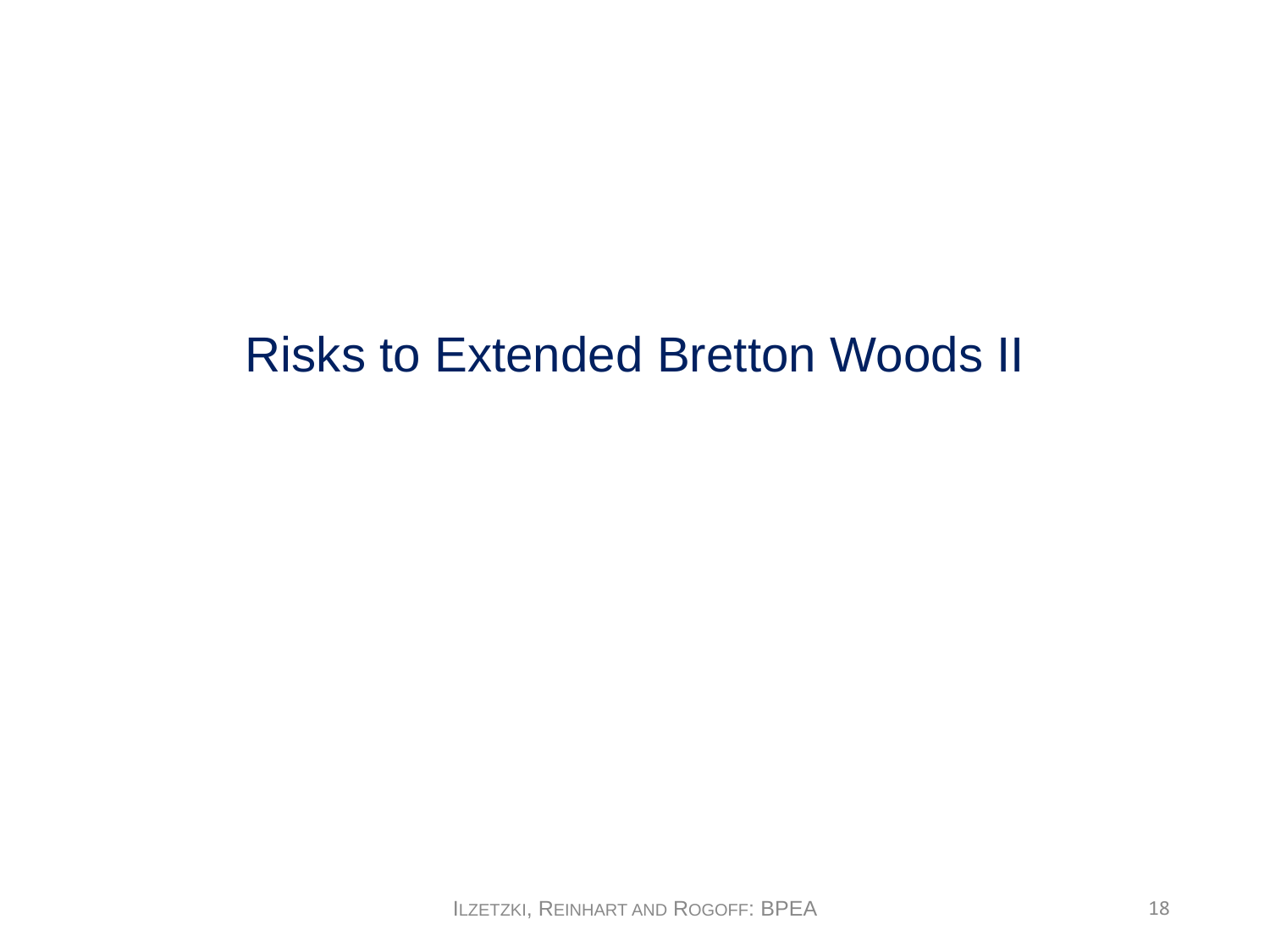## Surprizing Stability of Bretton Woods II

Global monetary stability in the 21<sup>st</sup> century reflects success of monetary policy independence

Also rides on underlying favorable conditions

Downward price pressures

Effective global labor force expansion (China, female participation, Eastern Europe) Declining equilibrium real interest rate

Main risks to the status quo

Inflation risks

Massive monetary expansion

Long term scarring effects of Covid-19 supply shocks Amassing public debt **Deglobalization**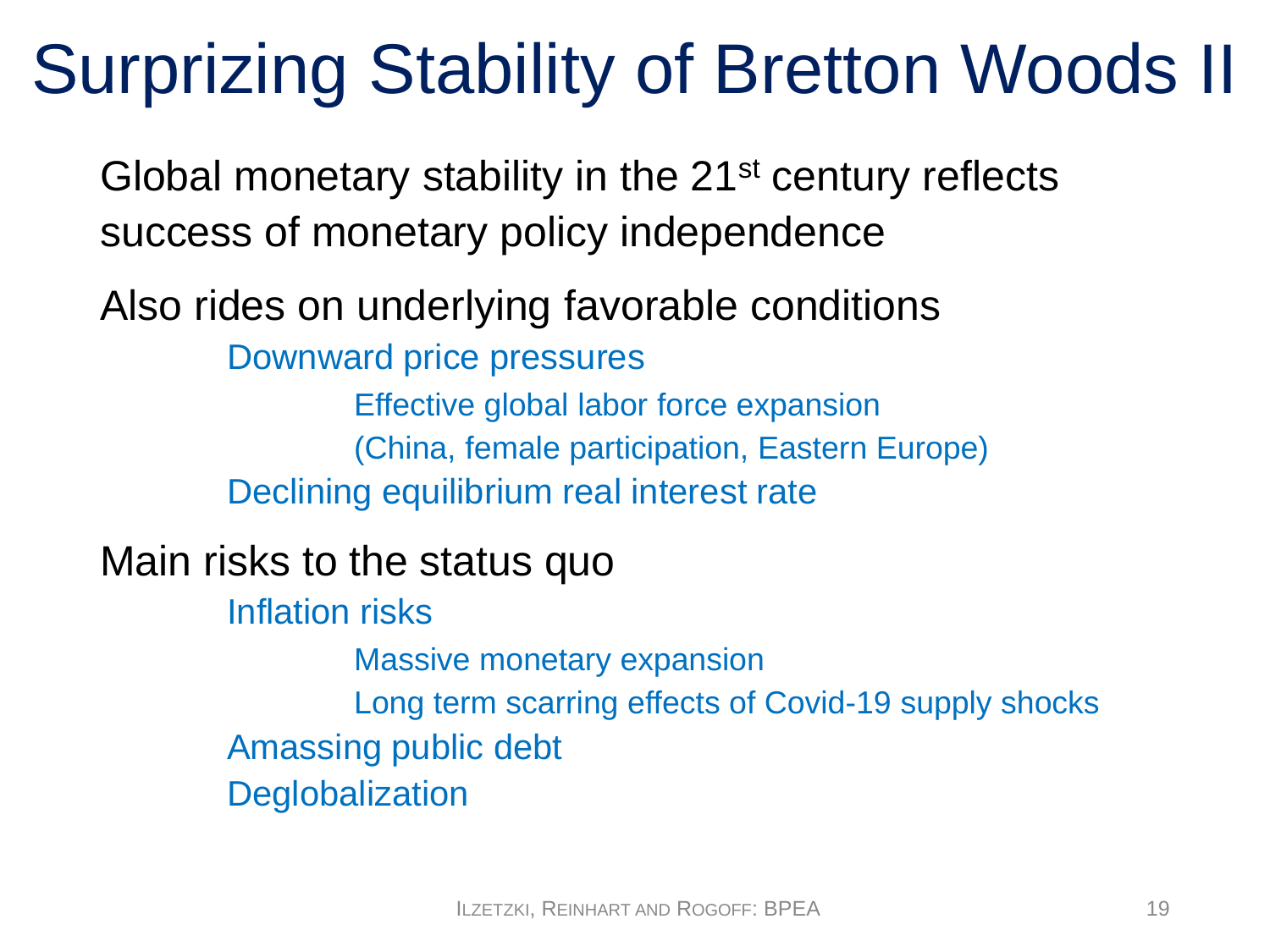# Monetary Aggregates During Covid-19



Sources: National central banks and the authors

ILZETZKI, REINHART AND ROGOFF: BPEA 20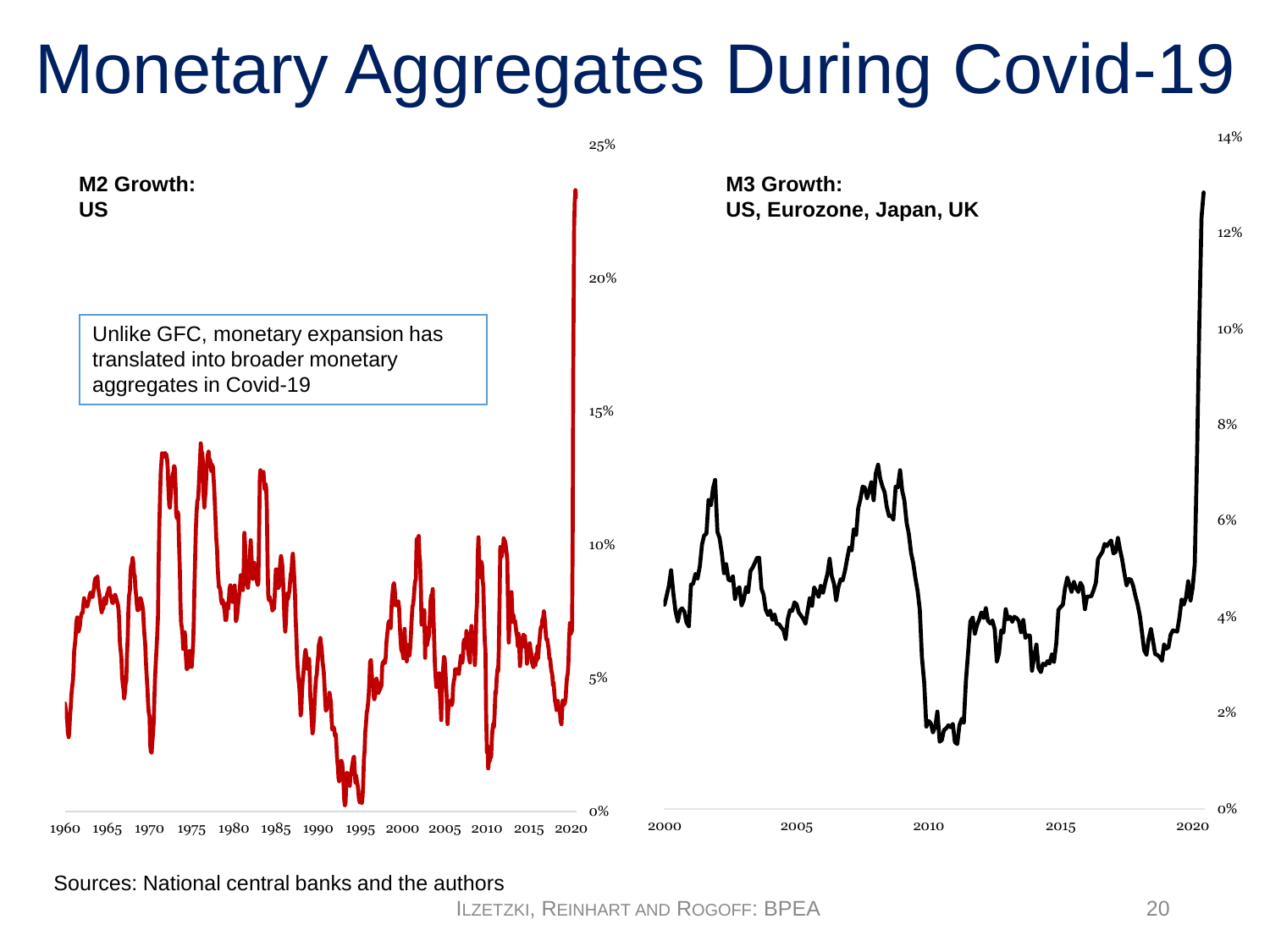## Inflation and Exchange Rate Stability

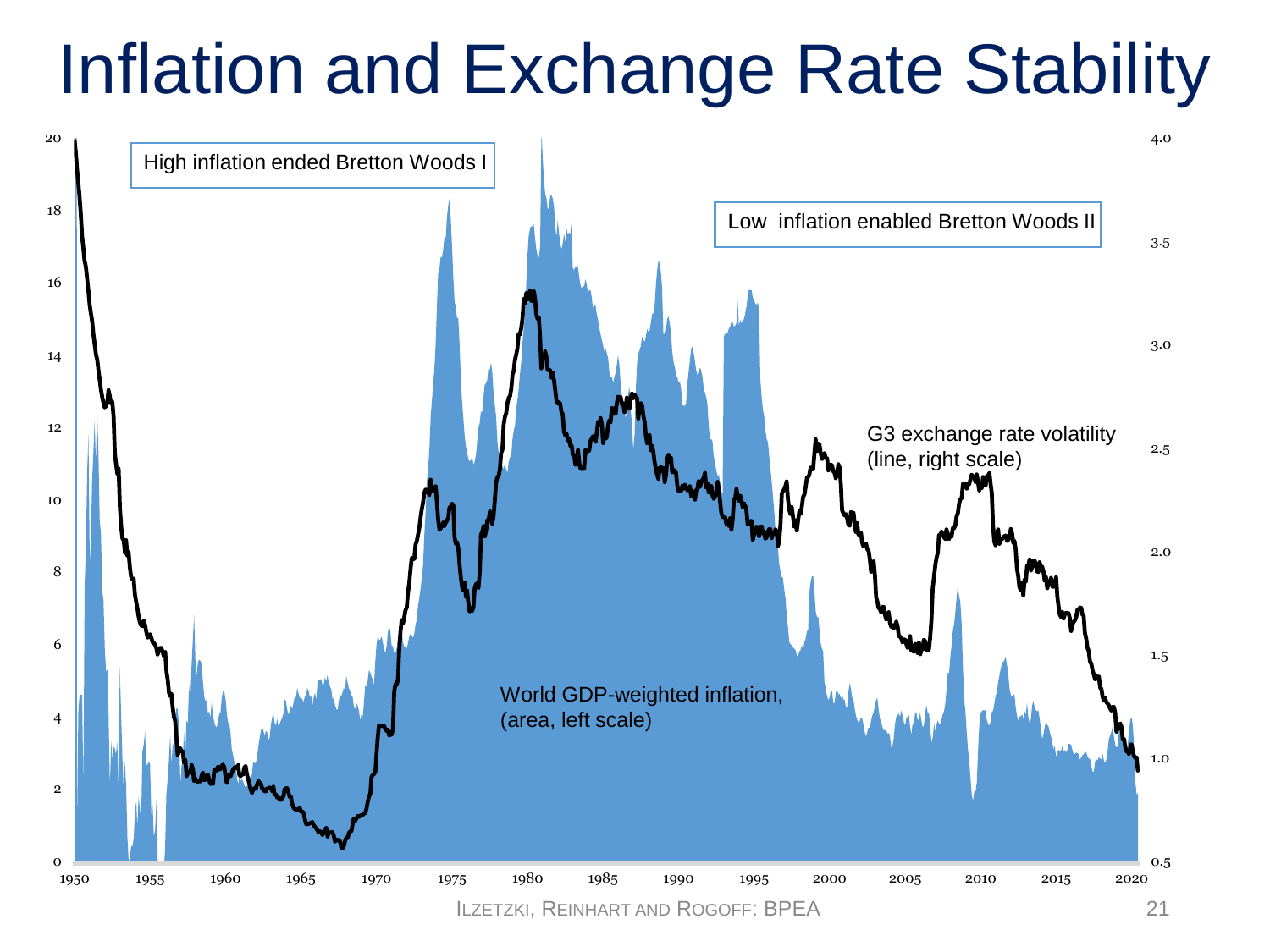#### Fiscal Risks: Outstanding Debt Securities

Billions US\$



■ US ■ Japan ■ UK ■ France ■ Germany □ Other Euro ■ Other Major Currencies

Early warnings from EMs

ILZETZKI, REINHART AND ROGOFF: BPEA 22 August 2020 or latest data available. Converted at market rates of August 2020. Other Eurozone are high-grade Euro denominated debt (Austria, Belgium, Finland, Netherlands). Other major currencies are Australia, Canada, Sweden, Switzerland, and UK.

Source: National finance ministries and the authors.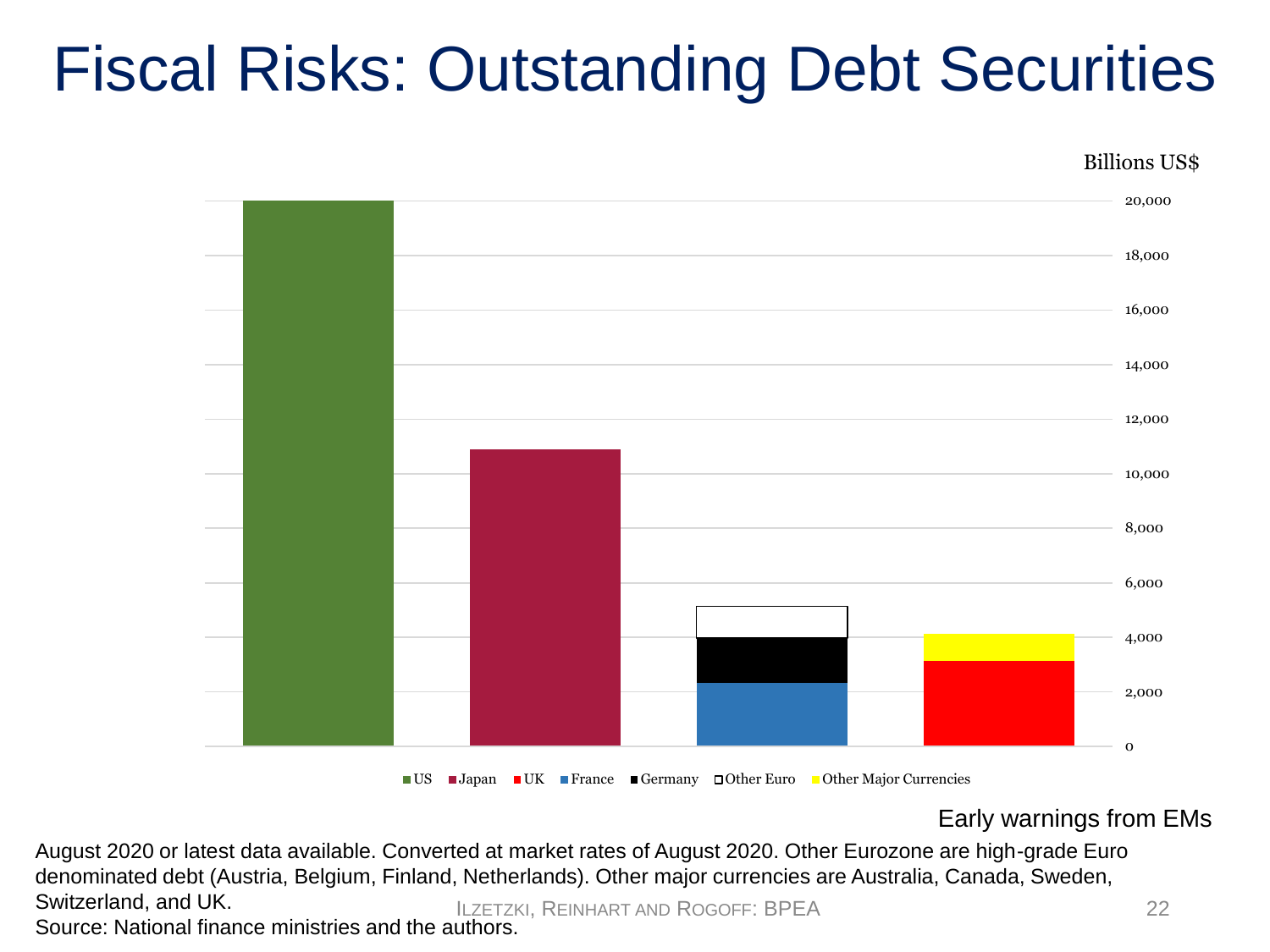## **Summary**

Document a secular decline in volatility of major exchange rates in 21<sup>st</sup> century, accelerating since 2014.

> Has outlived Bretton Woods Has so far survived Covid-19

Our hypothesis: caused by decline in inflation, interest rate volatility.

Bretton Woods didn't survive the stagflation of the 70s. Cannot take survival of Extended Bretton Woods II for granted.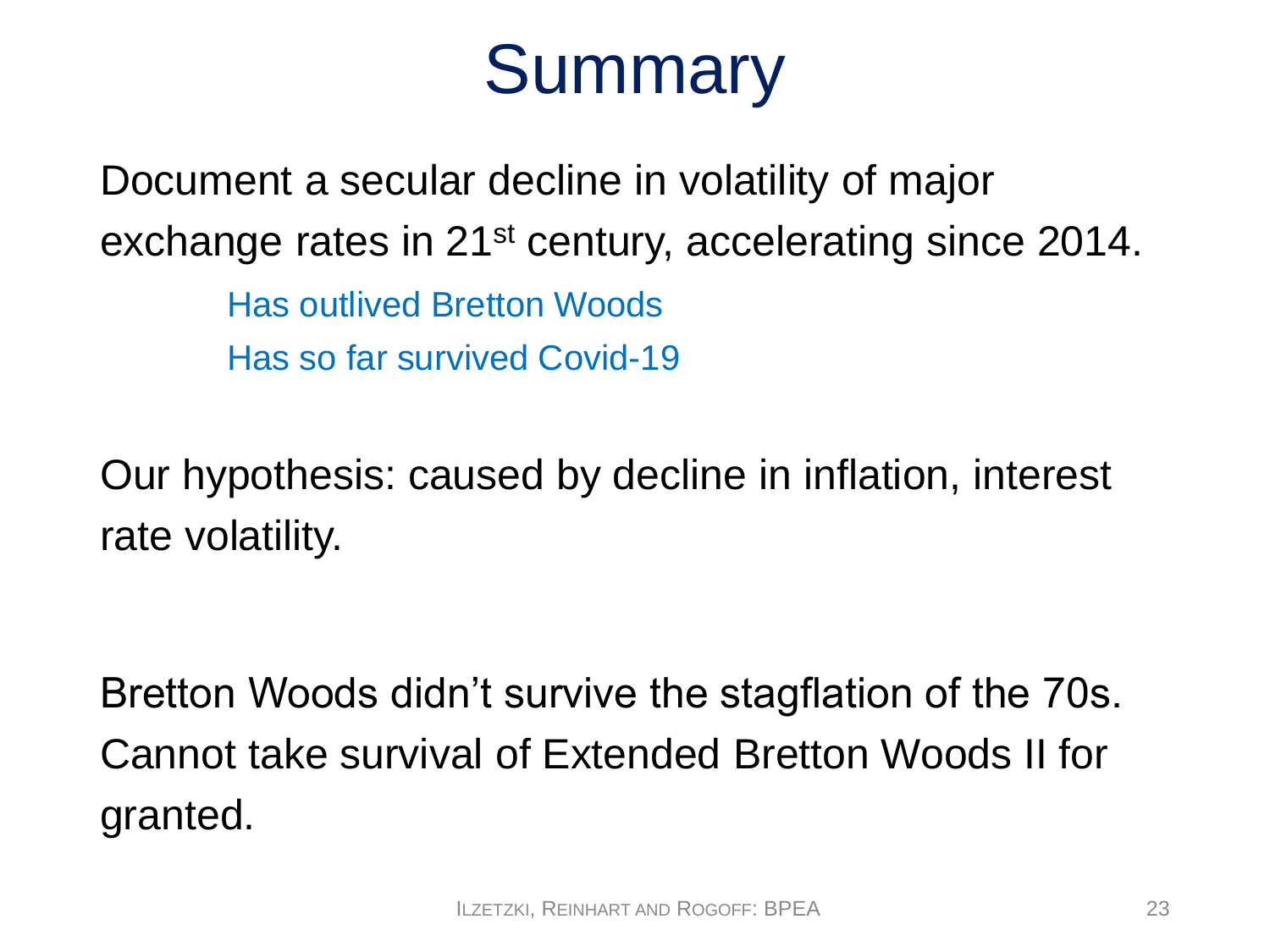#### Additional Materials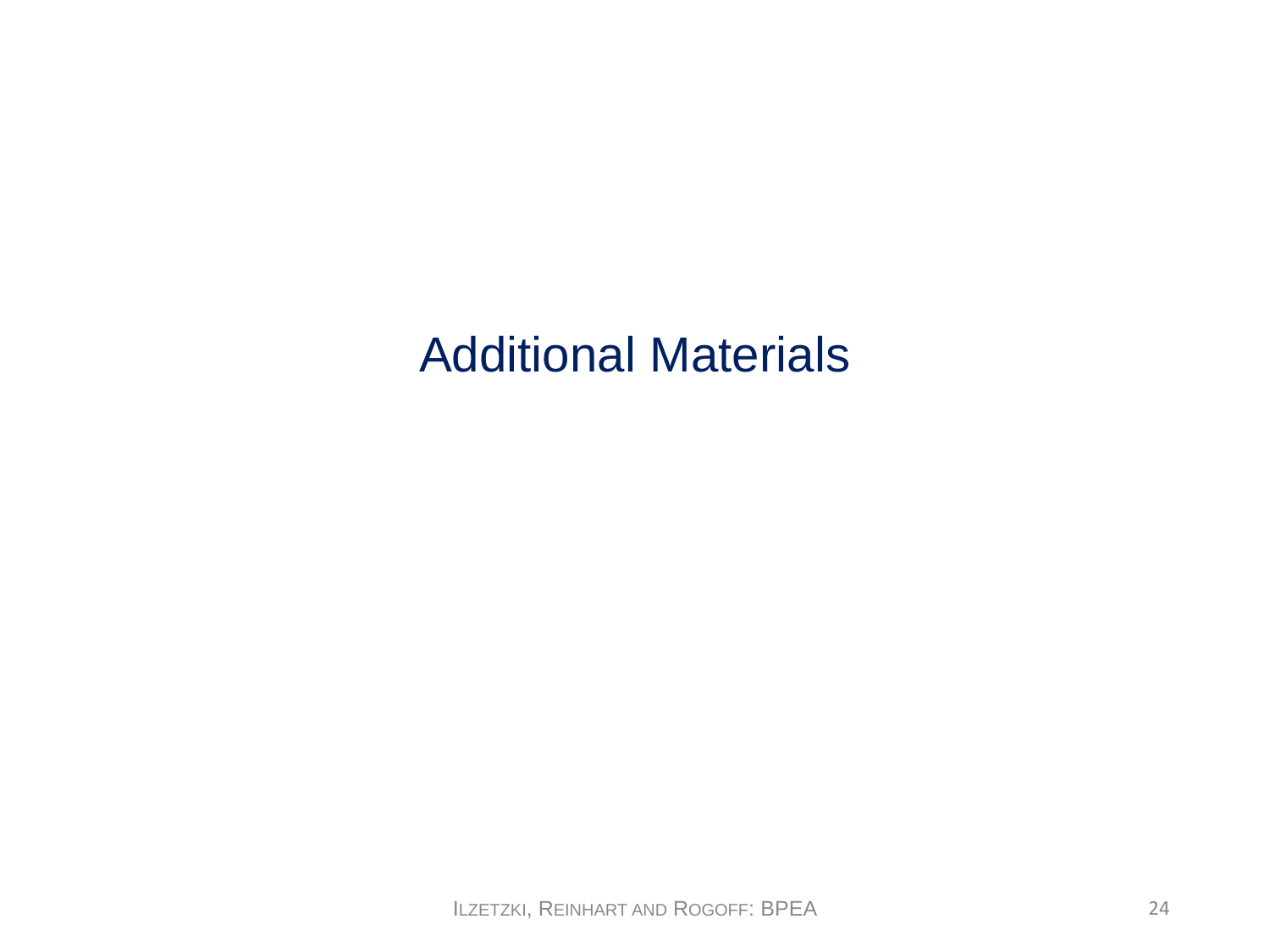#### Exchange Rate Levels

<span id="page-24-0"></span>

**ILZETZKI, REINHART AND ROGOFF: BPEA** 25

**[Return](#page-3-0)**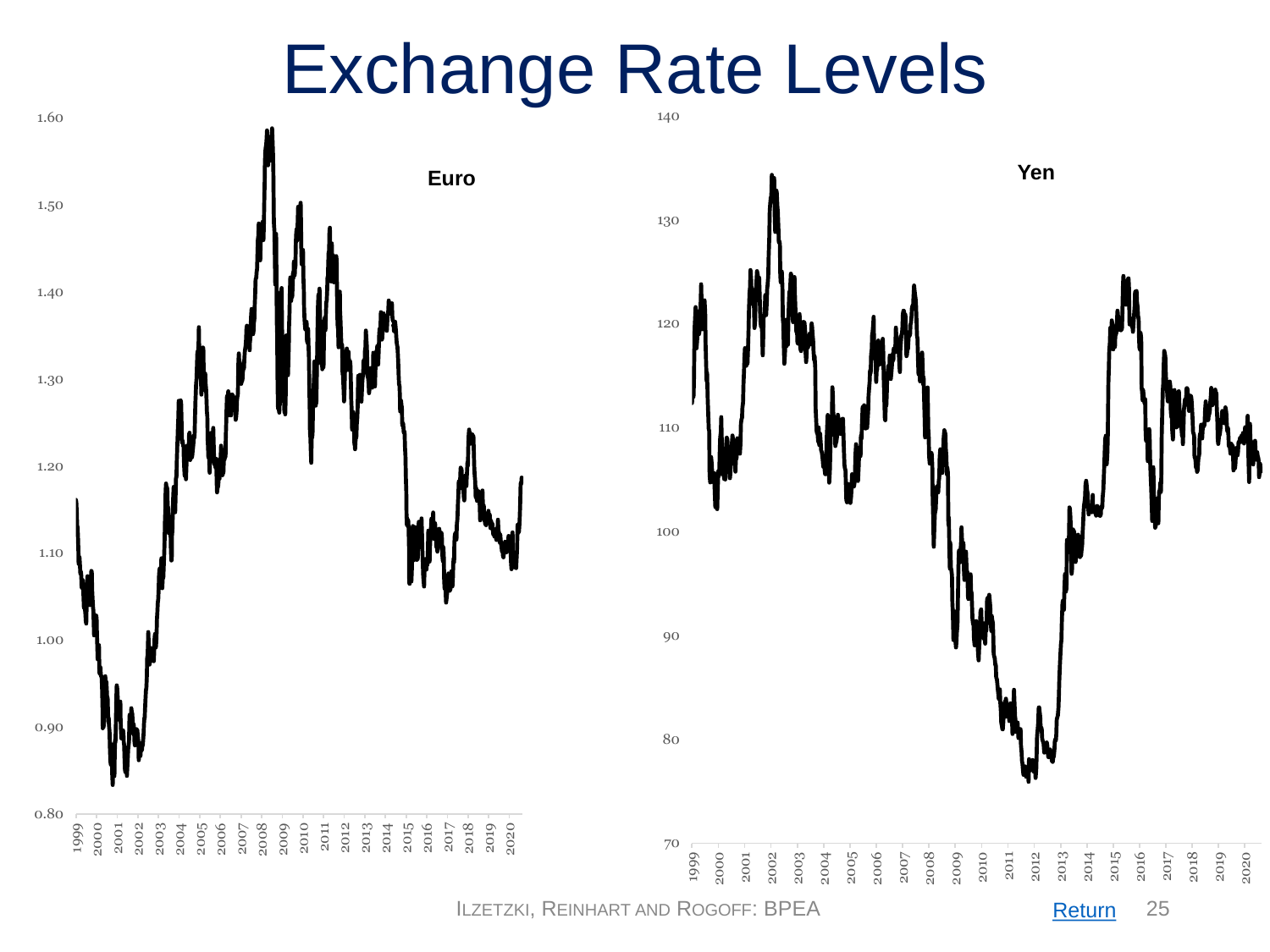## <span id="page-25-0"></span>EUR Volatility Relative to S&P500

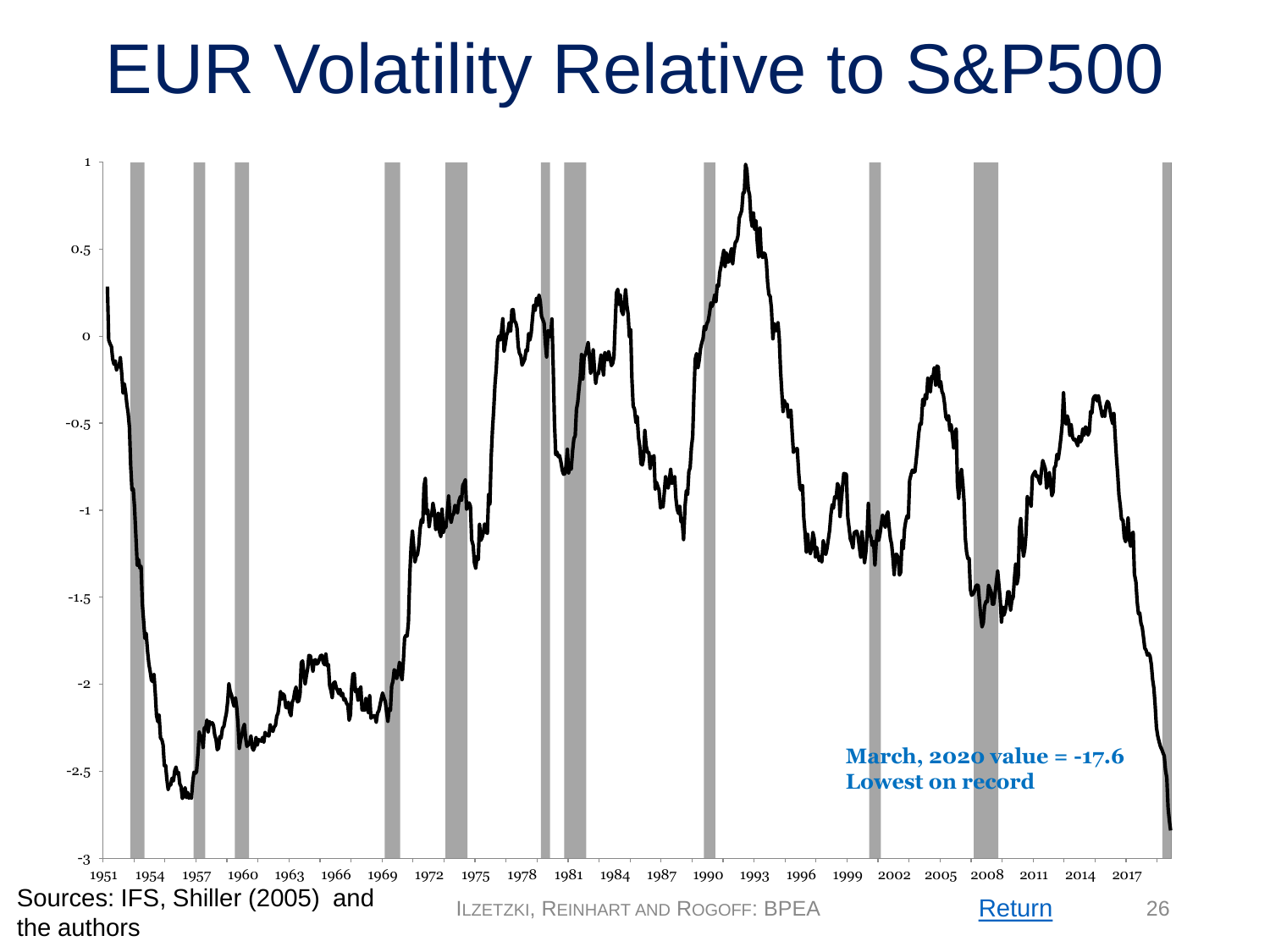#### Exchange Rate Variability: Next 3 Currencies

<span id="page-26-0"></span>

ILZETZKI, REINHART AND ROGOFF: BPEA 27

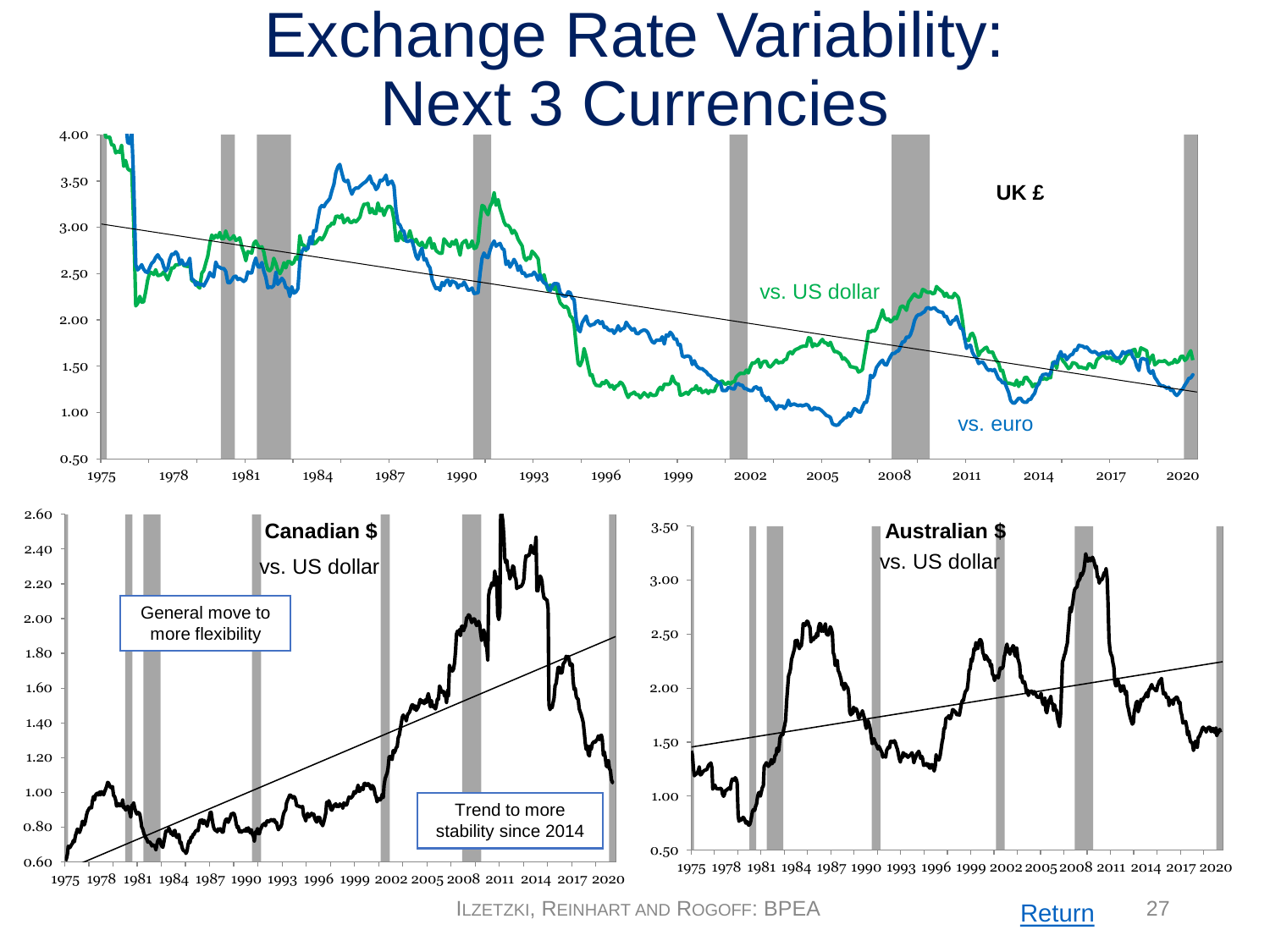#### <span id="page-27-0"></span>G4 Currencies in Bretton Woods I and II



Source: IFS and the authors **Example 28** ILZETZKI, REINHART AND ROGOFF: BPEA **1999 [Return](#page-8-0)** 28 Bretton Woods I G4: US, UK, Germany, France. Bretton Woods II G4: US, China, Euro, Japan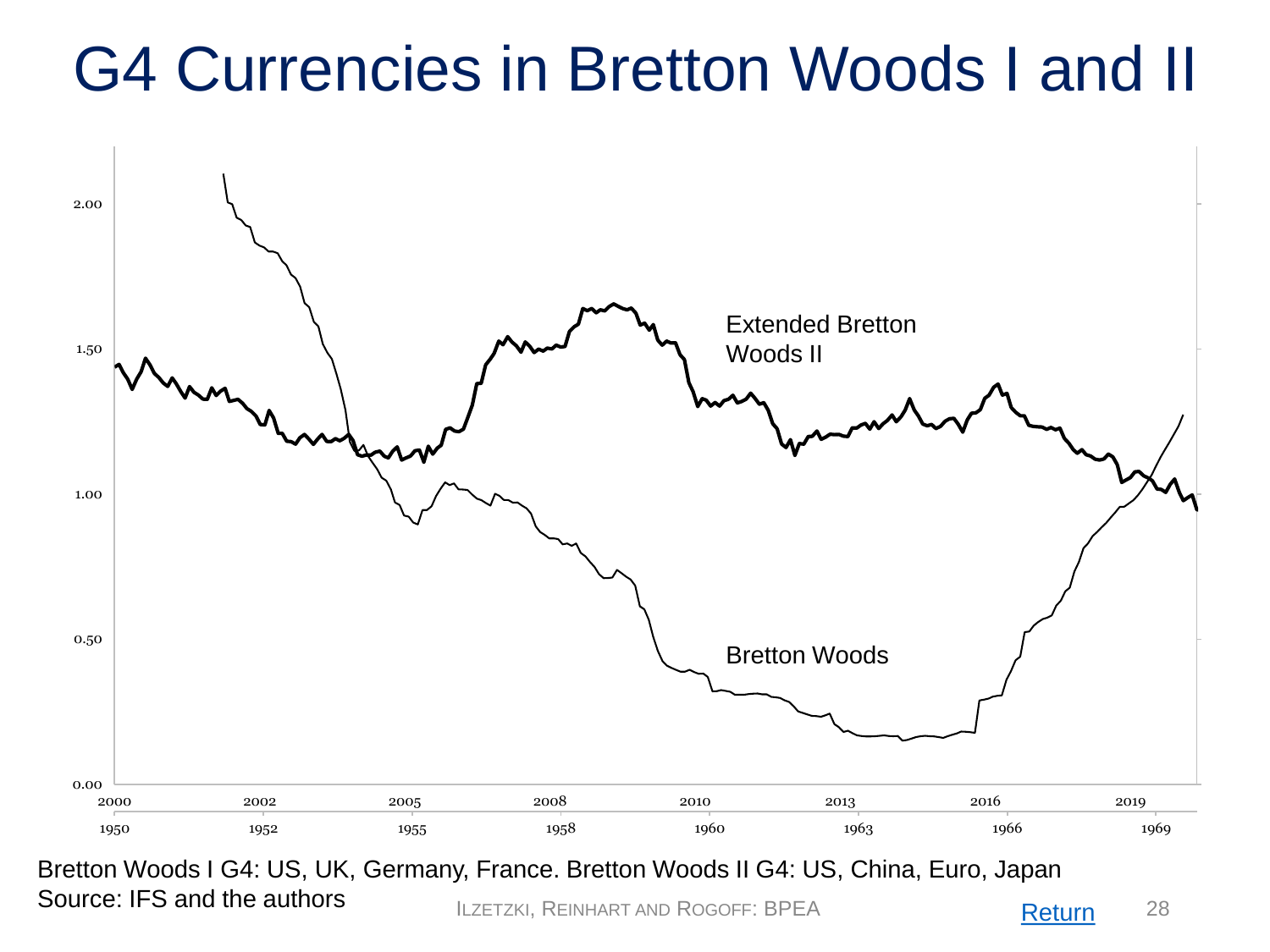<span id="page-28-0"></span>

High income economies. Source: IMF WEO and the authors **[Return](#page-11-0)** Return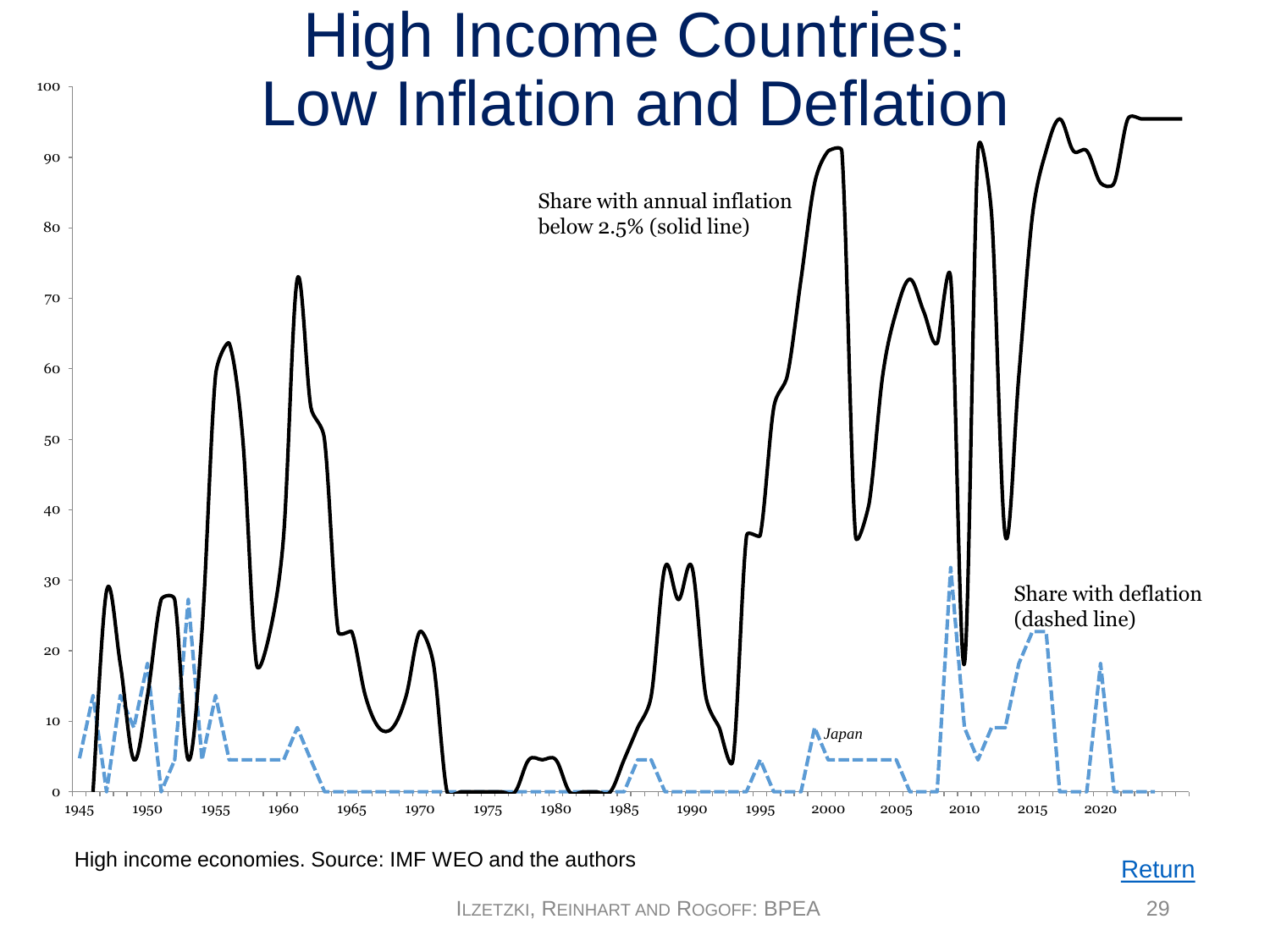#### Inflation and Hyperinflation in Emerging Markets

<span id="page-29-0"></span>

Sources: IFS, Conference Board and the authors KI, REINHART AND ROGOFF: BPEA 30 Sample: 24 emerging markets. Hyperinflation = year on year inflation > 40%.

**[Return](#page-11-0)**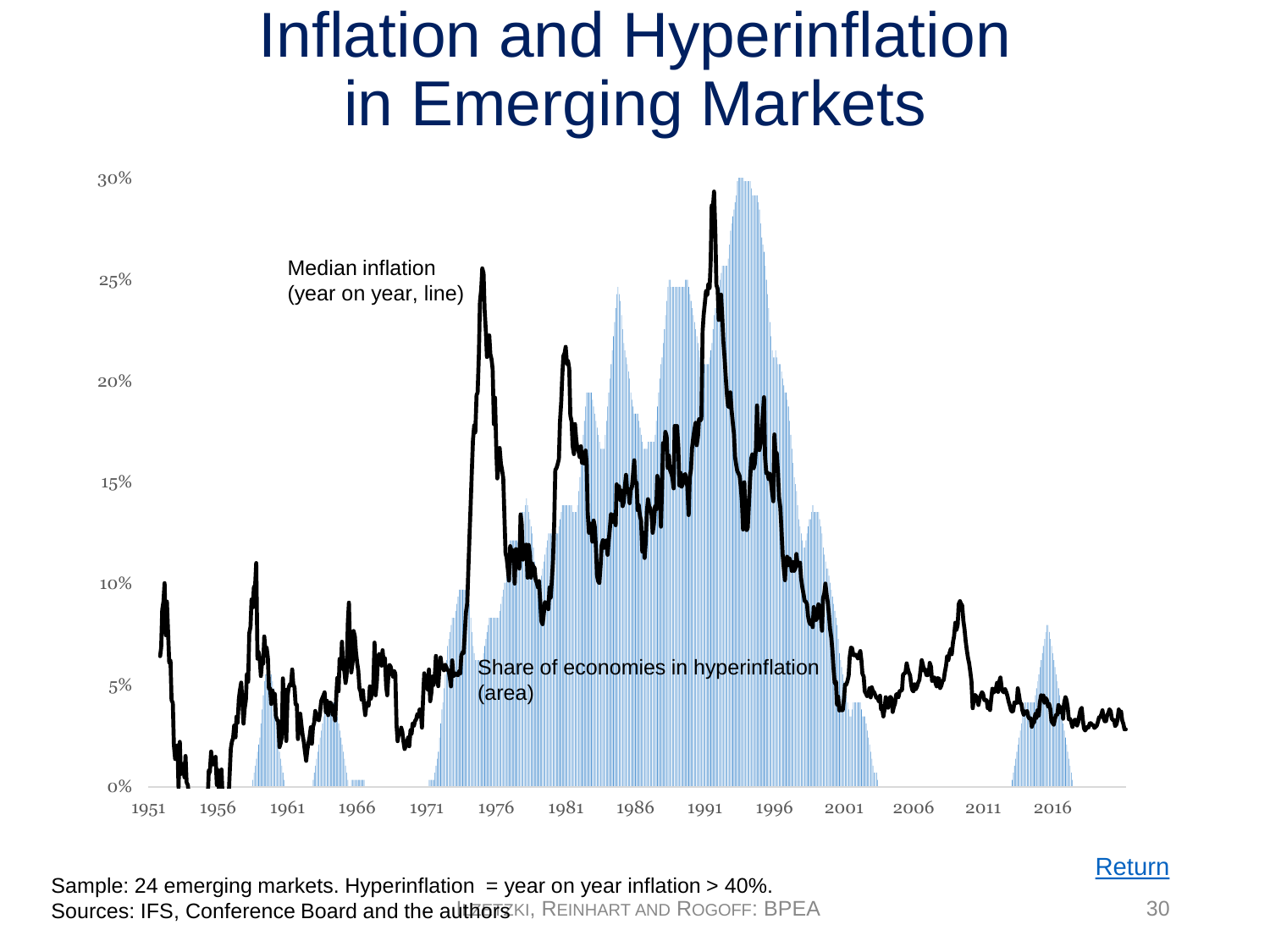## Share of Countries in Currency Crash

10.0%



ILZETZKI, REINHART AND ROGOFF: BPEA 31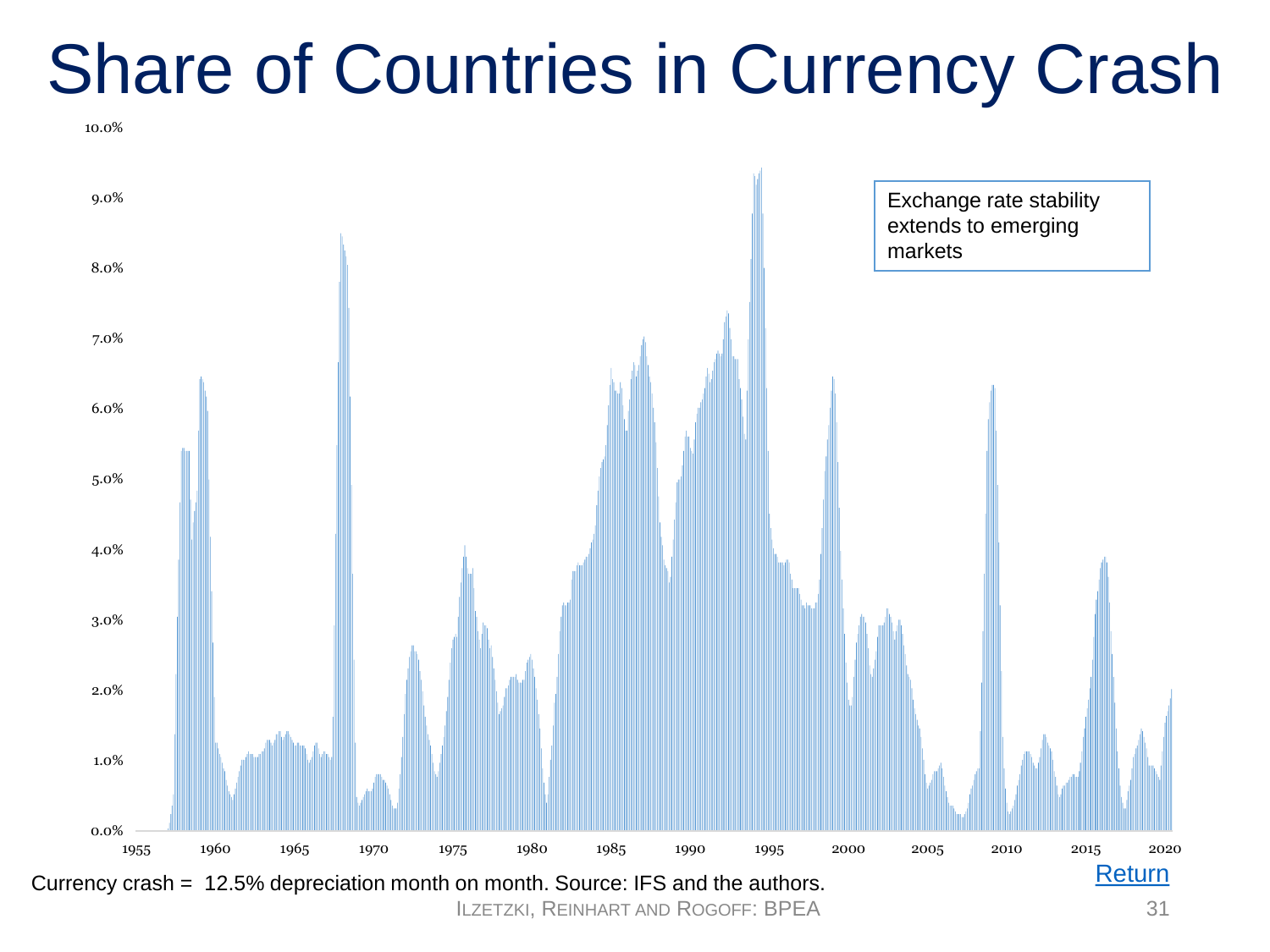#### Policy Interest Rate Differentials: Longer History

<span id="page-31-0"></span>

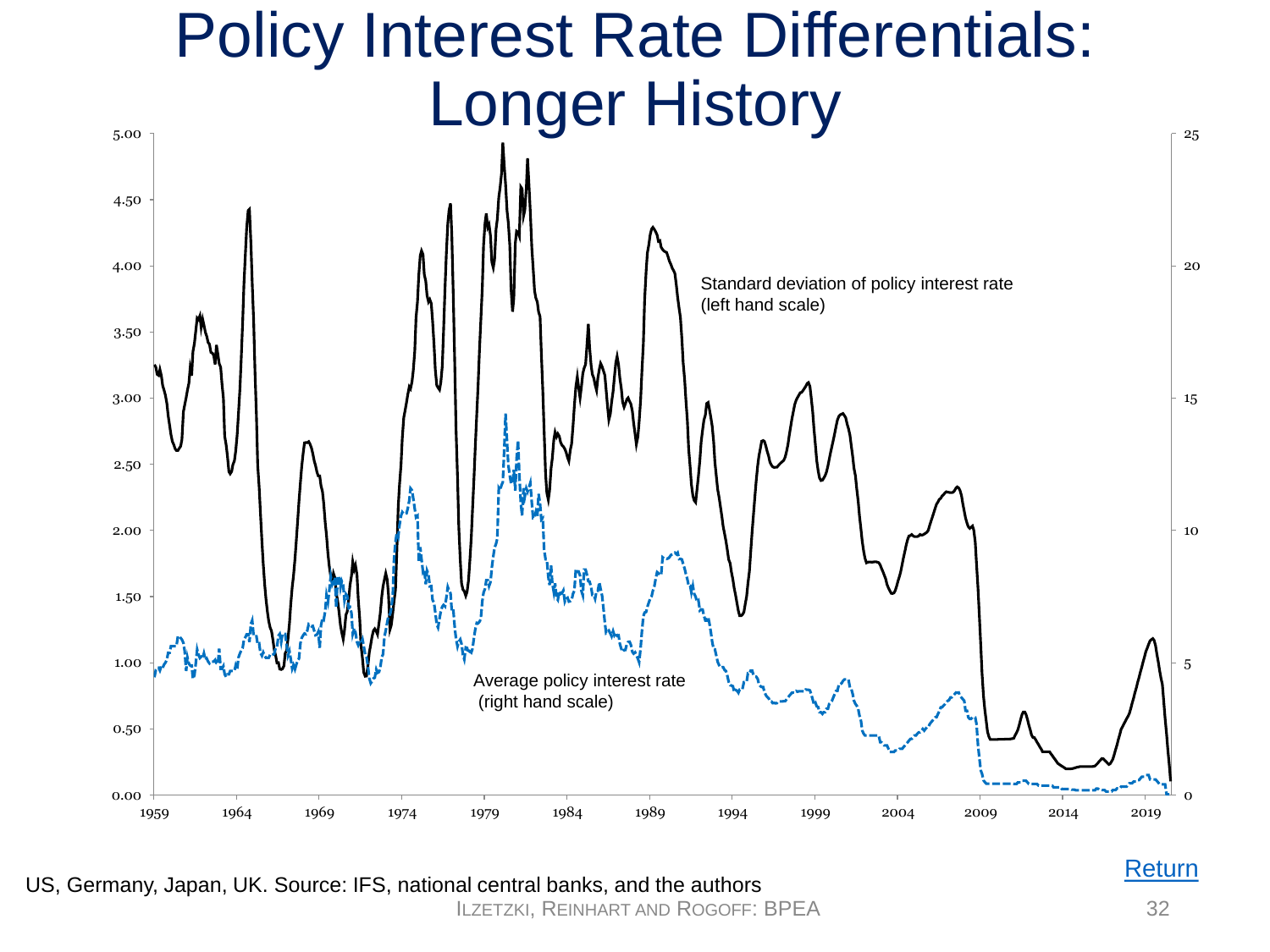#### <span id="page-32-0"></span>Declining Interest Rate Differentials: 10-year Real yields



[Return](#page-13-0)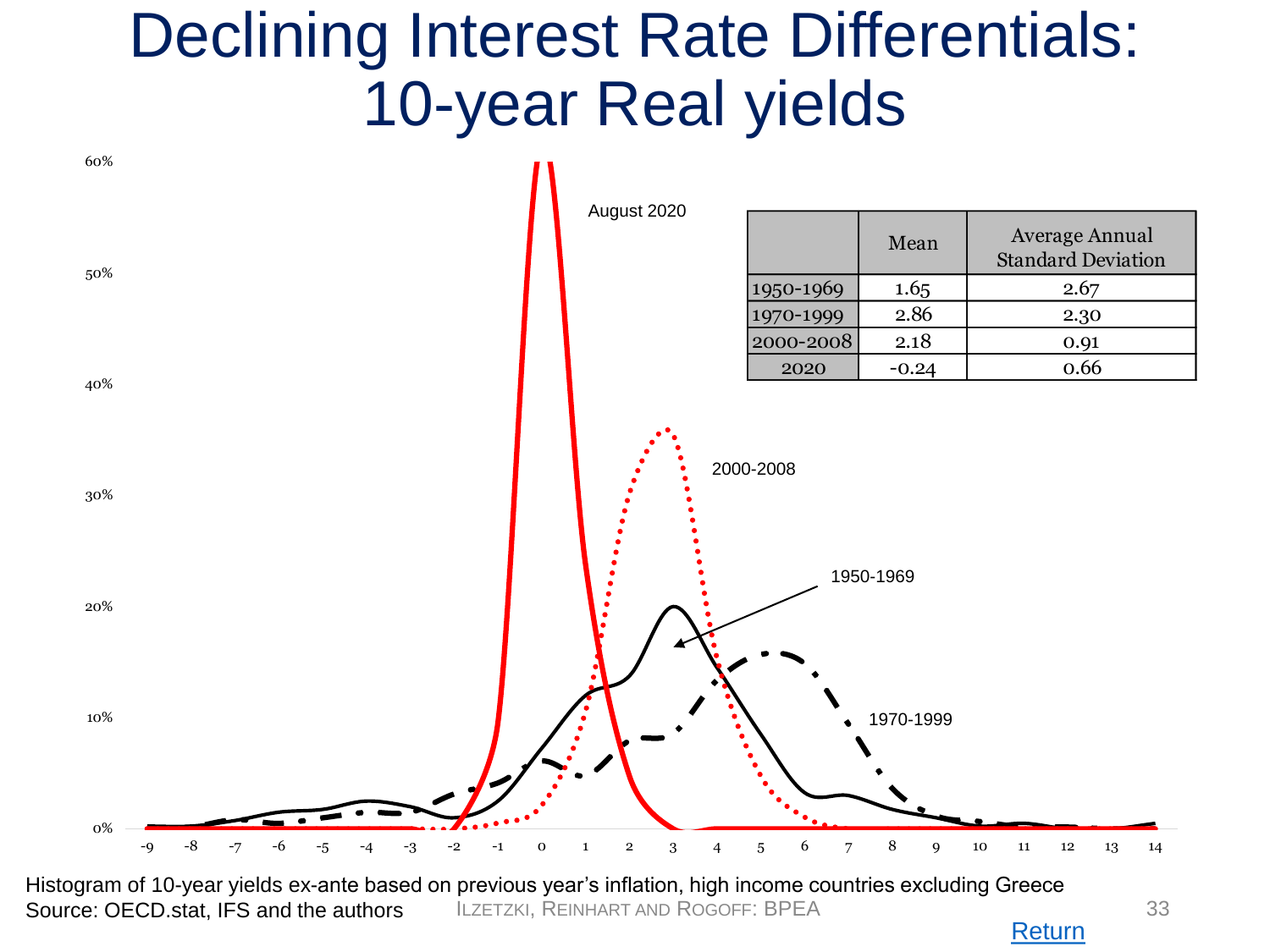#### <span id="page-33-0"></span>Historical Implied and Realized Volatility



Source: Reinhart, Reinhart and Trebesch (2020), FRED, Schwert (1990), Thompson Reuters.

ILZETZKI, REINHART AND ROGOFF: BPEA 34